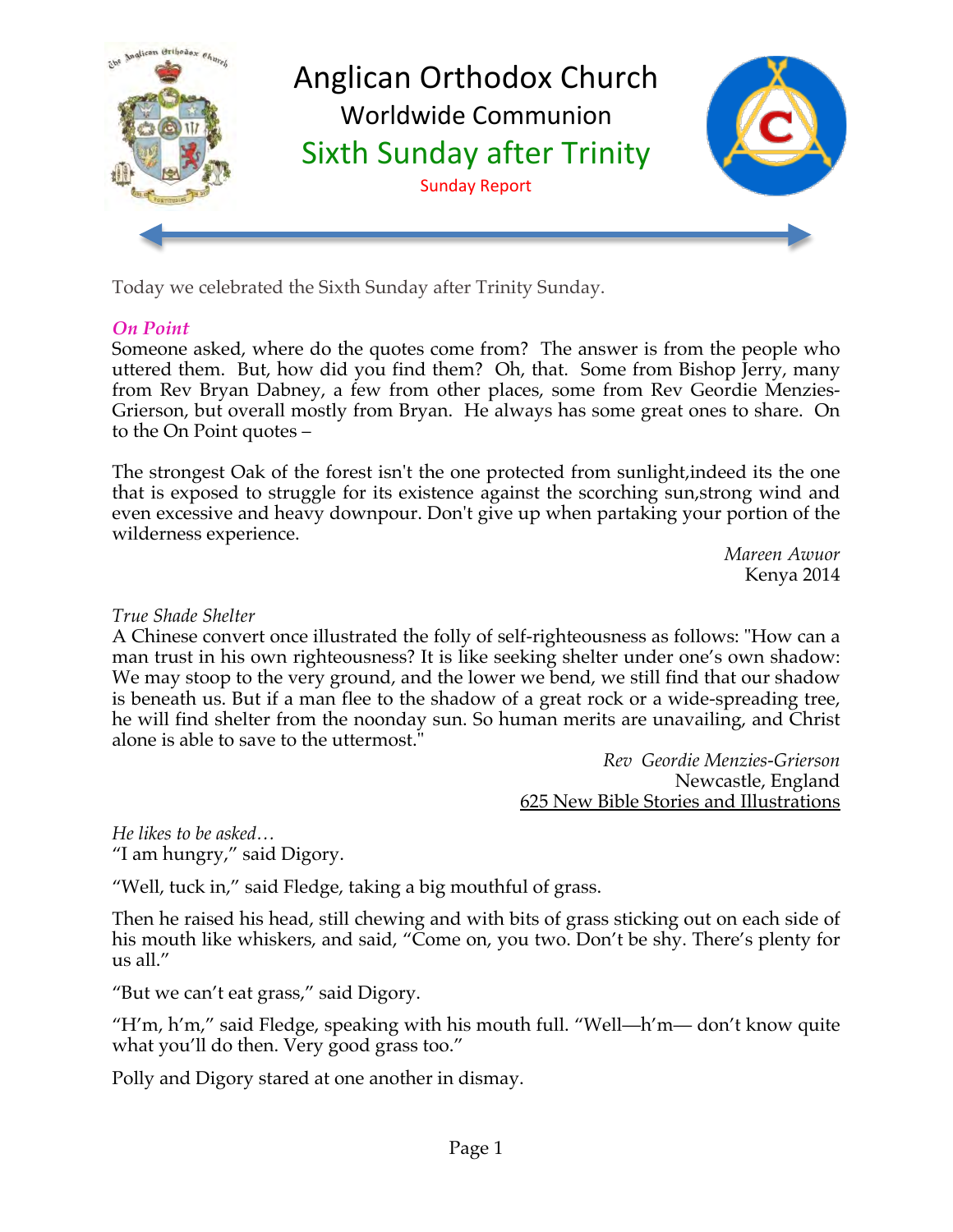"Well, I do think someone might have arranged about our meals," said Digory.

"I'm sure Aslan would have, if you'd asked him," said Fledge.

"Wouldn't he know without being asked?" said Polly.

"I've no doubt he would," said the Horse (still with his mouth full). "But I've a sort of idea he likes to be asked."

> *Jack Lewis* The Magician's Nephew

#### *Forgiveness*

When it comes to a question of our forgiving other people, it is partly the same and partly different. It is the same because, here also, forgiving does not mean excusing. Many people seem to think it does. They think that if you ask them to forgive someone who has cheated or bullied them you are trying to make out that there was really no cheating or no bullying. But if that were so, there would be nothing to forgive. They keep on replying, "But I tell you the man broke a most solemn promise." Exactly: that is precisely what you have to forgive. (This doesn't mean that you must necessarily believe his next promise. It does mean that you must make every effort to kill every taste of resentment in your own heart—every wish to humiliate or hurt him or to pay him out.) The difference between this situation and the one in which you are asking God's forgiveness is this. In our own case we accept excuses too easily; in other people's we do not accept them easily enough.

*Jack Lewis* The Weight of Glory

Like as a father pitieth his children, so the LORD pitieth them that fear him.

*Psalm 103:13*

And Jesus answering said unto them, They that are whole need not a physician; but they that are sick. I came not to call the righteous, but sinners to repentance.

*St. Luke 5:31-32*

Jesus saith unto him, Thomas, because thou hast seen me, thou hast believed: blessed are they that have not seen, and yet have believed.

*St. John 20:29*

Neither the devil nor any other person or thing is to be blamed so as to excuse ourselves, for the true origin of evil and temptation is in our own hearts. The combustible matter is in us through the flame may be blown up by some outward causes.

> Matthew Henry  $17<sup>th</sup>$  and  $18<sup>th</sup>$  century English pastor and author

That thing which we would not do if we thought Jesus was coming tonight, that thing we ought not to do at all. That place to which we would not go if we thought Jesus was coming this day, that place we ought to avoid. That company in which we would not like Jesus to find us, in that company we ought never to sit down. Oh that men would live as in the sight of Christ!

*JC Ryle* 19<sup>th</sup> century Anglican bishop and author Are You Ready For The End Of Time, p. 59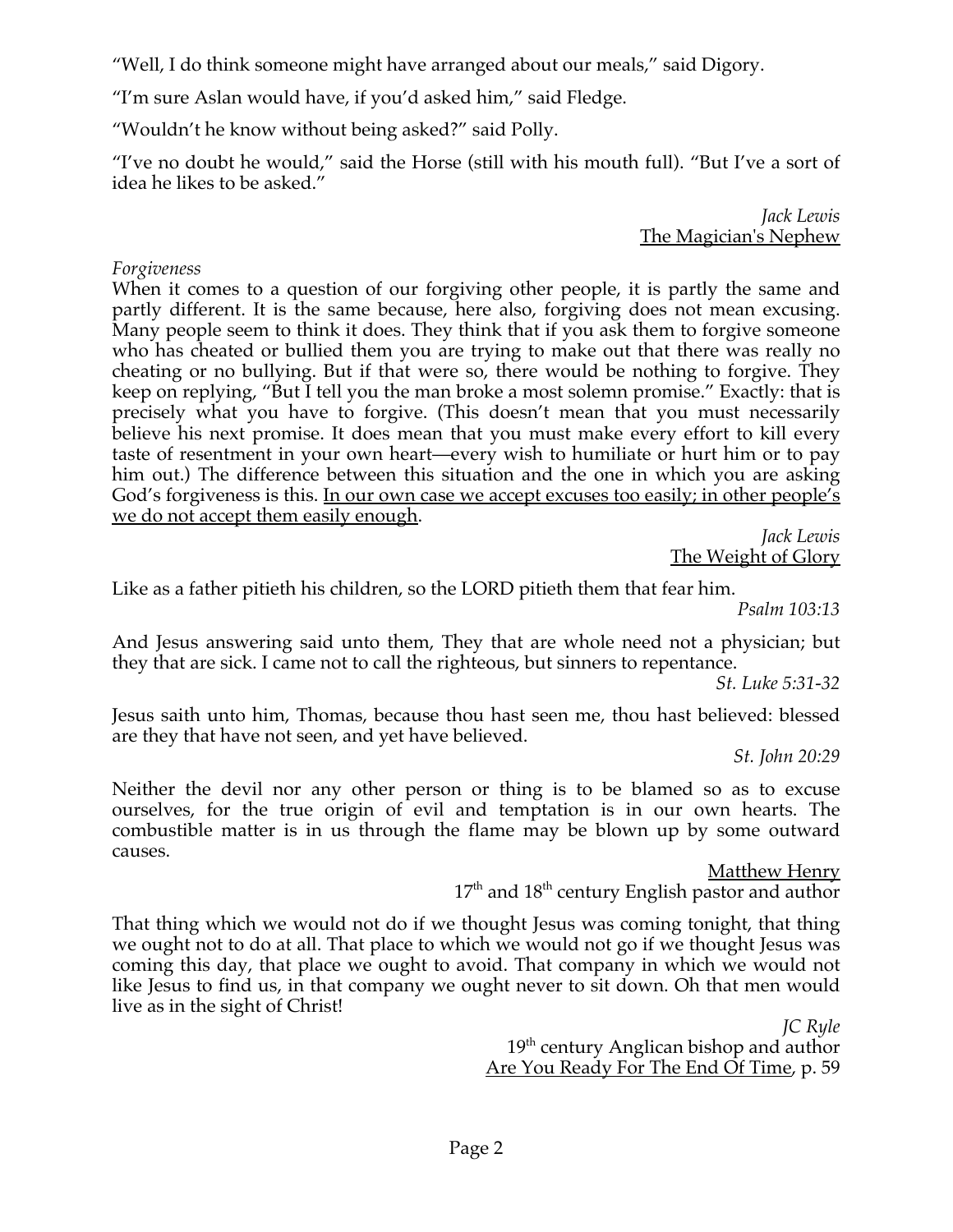To believe in world peace, [the appeasers]... must believe that regimes which ceaselessly talk of war, build weapons of war and torture and murder their own people on a whim somehow share their hopes for peace... [Neville Chamberlain believed that there was a universal aversion to war]. But there is no such universal aversion. If there were, war would be the exception, not the rule.

*Daniel Greenfield* 21<sup>st</sup> century American commentator War and Dishonor, 1-22-14

#### *Propers*

Each Sunday there are Propers: special prayers and readings from the Bible. There is a Collect for the Day; that is a single thought prayer, most written either before the refounding of the Church of England in the 1540s or written by Bishop Thomas Cranmer, the first Archbishop of Canterbury after the re-founding.

The Collect for the Day is to be read on Sunday and during Morning and Evening Prayer until the next Sunday. The Epistle is normally a reading from one of the various Epistles, or letters, in the New Testament. The Gospel is a reading from one of the Holy Gospels, Matthew, Mark, Luke and John. The Collect is said by the minister as a prayer, the Epistle can be read by either a designated reader (as we do in our church) or by one of the ministers and the Holy Gospel, which during the service in our church is read by an ordained minister.

The propers are the same each year, except if a Red Letter Feast, that is one with propers in the prayerbook, falls on a Sunday, then those propers are to be read instead, except in a White Season, where it is put off. Red Letter Feasts, so called because in the Altar Prayerbooks the titles are in red, are special days. Most of the Red Letter Feasts are dedicated to early saints instrumental in the development of the church, others to special events. Some days are particularly special and the Collect for that day is to be used for an octave (eight days) or an entire season, like Advent or Lent.

The Propers for today are found on Page 197-198, with the Collect first:

# The Sixth Sunday after Trinity.

# *The Collect.*

 **GOD**, who hast prepared for those who love thee such good things as pass man's **O** GOD, who hast prepared for those who love thee such good things as pass man's understanding; Pour into our hearts such love toward thee, that we, loving thee above all things, may obtain thy promises, which exceed all that we can desire; through Jesus Christ our Lord. Amen.

As is oft the case, the Collect asks for help from the Holy Ghost to enter into our hearts that we might love God and, thus obtain His most excellent Gifts. As imperfect creatures with free will, if we ask God for something, it tends to be what we want, not what we need. He knows. Thus, we need His Help in the form of the Holy Ghost.

The Epistle came from the Paul's letter to the Romans, beginning at the First Verse of the Sixth Chapter. Paul tells us that as we were baptized unto Jesus in life, so we are baptized unto his death. We share His death on the Cross for our sins and by His death, our sin is dead; then as He was raised up, so are we. It is intended the death we die unto sin is to be permanent and that we go forth and sin no more. Yet, as long as we live here on earth, we sin. Yet, as long as we live in Christ, we live. Thus, we reckon ourselves "to be dead indeed unto sin, but alive unto God through Jesus Christ our Lord."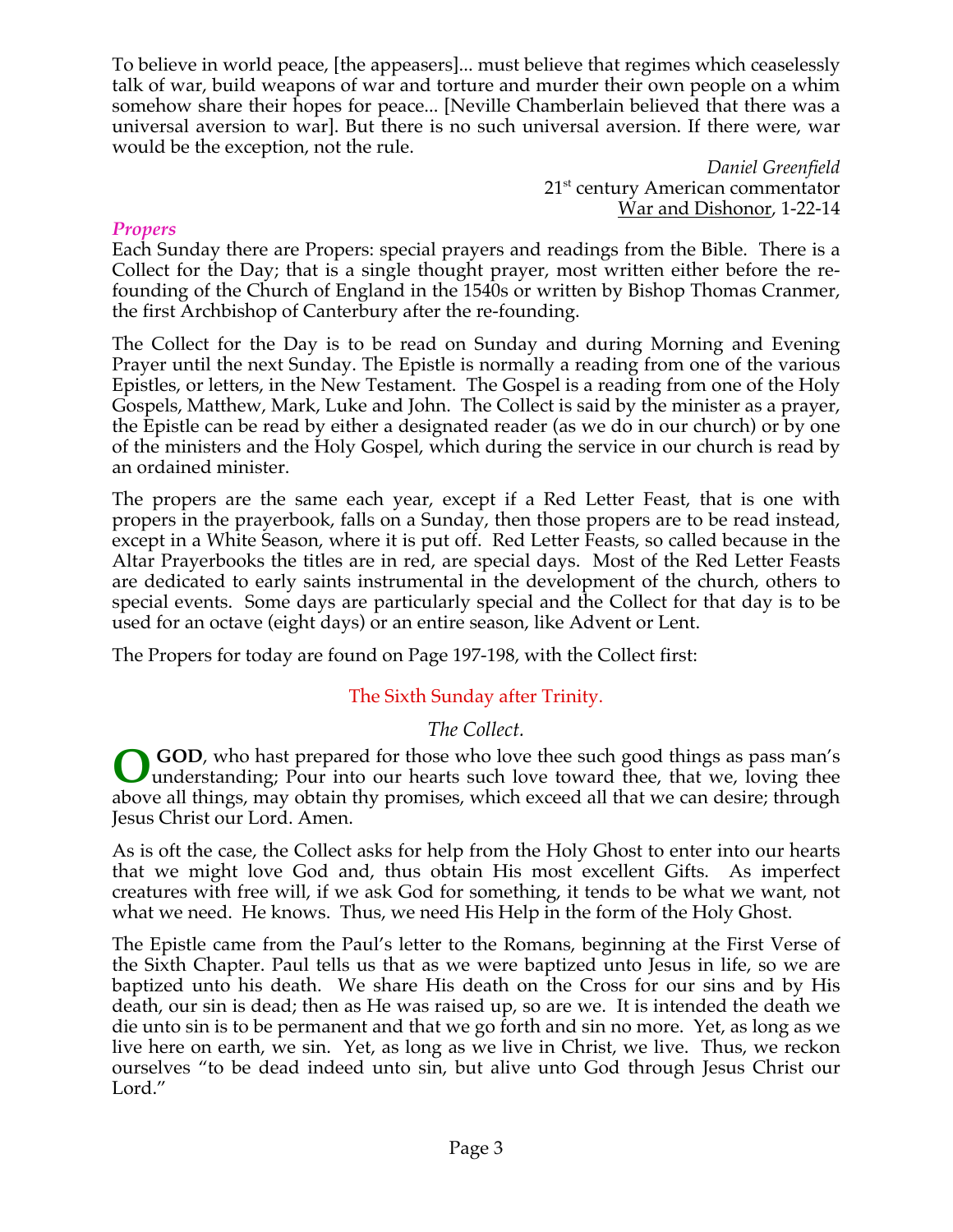NOW ye not, that so many of us as were baptized into Jesus Christ were baptized into his death? Therefore we are buried with him by baptism into death: that like as Christ was raised up from the dead by the glory of the Father, NOW ye not, that so many of us as were baptized into Jesus Christ were baptized into his death? Therefore we are buried with him by baptism into death: that like as Christ was raised up from the dead by the glory of the Fa the likeness of his death, we shall be also in the likeness of his resurrection: knowing this, that our old man is crucified with him, that the body of sin might be destroyed, that henceforth we should not serve sin. For he that is dead is freed from sin. Now if we be dead with Christ, we believe that we shall also live with him: knowing that Christ being raised from the dead dieth no more; death hath no more dominion over him. For in that he died, he died unto sin once: but in that he liveth, he liveth unto God. Likewise reckon ye also yourselves to be dead indeed unto sin, but alive unto God through Jesus Christ our Lord.

Today's Holy Gospel started in the Fifth Chapter of the Gospel according to St. Matthew, beginning at the Twentieth Verse. Jesus tells his disciples, "Except your righteousness exceed that of the scribes and Pharisees, ye shall in no case enter into the kingdom of heaven." Very worrisome indeed! Scribes and Pharisees spent their entire lives acting the epitome of righteousness. There is no way mere mortals could exceed their righteousness, or so it would seem. Jesus goes on to tell us that not only would we not go to heaven if we commit murder, but we are in danger of the same judgment of we are angry without just cause. If that were not worrisome enough, we are in danger of hell-fire if we call one another a fool! Let not the night fall on discord with your family and friends, your neighbors in the Christian sense of The Word. The text following asks us to do our best to follow Jesus and in return, his sacrifice will serve to set aside the just judgment and we shall be accounted as righteous before God.

ESUS said unto his disciples, Except your righteousness shall exceed the righteousness of the scribes and Pharisees, ye shall in no case enter into the kingdom **JESUS** said unto his disciples, Except your righteousness shall exceed the righteousness of the scribes and Pharisees, ye shall in no case enter into the kingdom of heaven. Ye have heard that it was said by them of old ti murder; and whosoever murdereth shall be in danger of the judgment: but I say unto you, that whosoever is angry with his brother without a cause shall be in danger of the judgment: and whosoever shall say to his brother, Raca, shall be in danger of the council: but whosoever shall say, Thou fool, shall be in danger of hell-fire. Therefore if thou bring thy gift to the altar, and there rememberest that thy brother hath ought against thee; leave there thy gift before the altar, and go thy way; first be reconciled to thy brother, and then come and offer thy gift. Agree with thine adversary quickly, whiles thou art in the way with him; lest at any time the adversary deliver thee to the judge, and the judge deliver thee to the officer, and thou be cast into prison. Verily I say unto thee, Thou shalt by no means come out thence, till thou hast paid the uttermost farthing.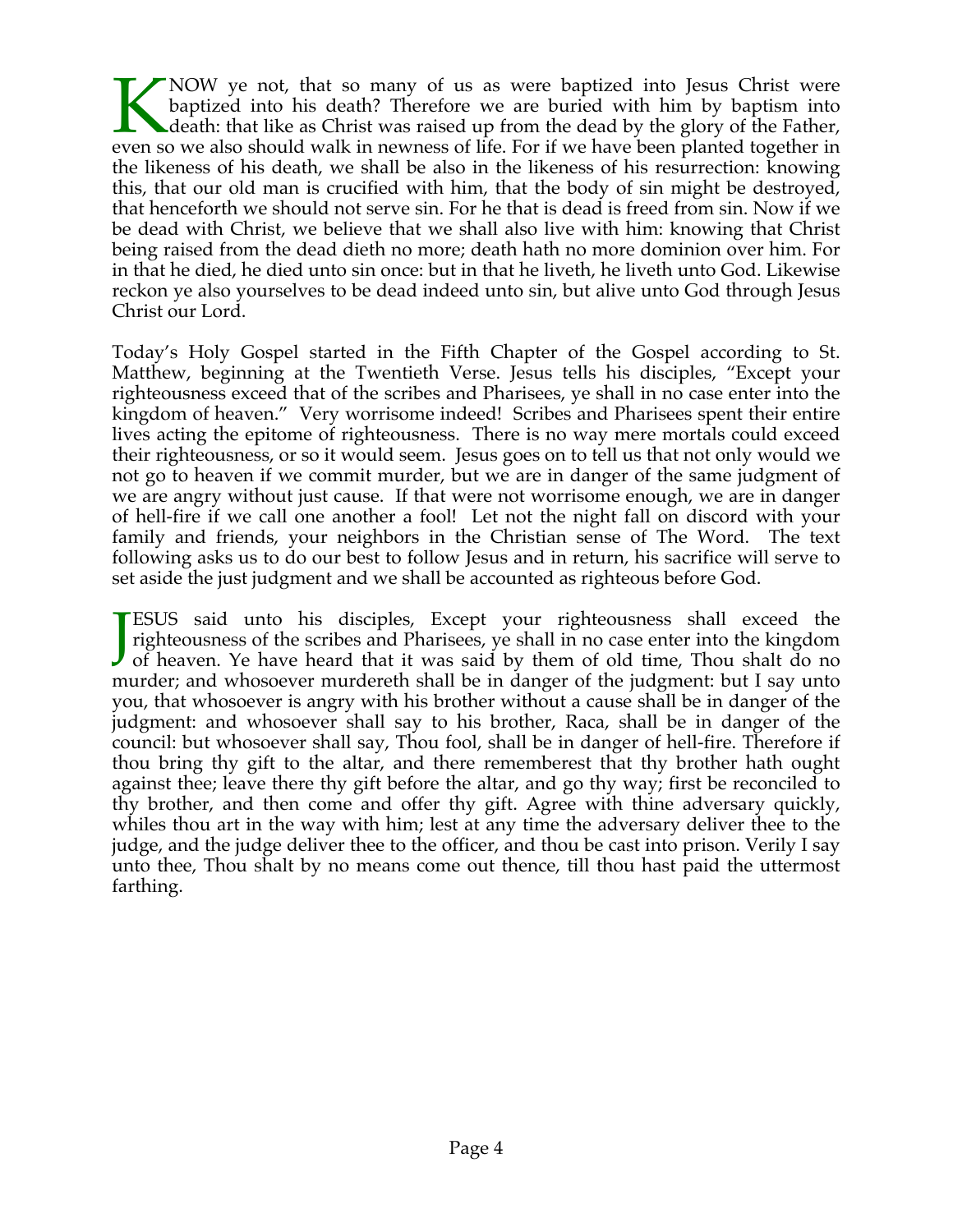#### *Bishop Ogles' Sermon*

We are oft fortunate to get copies of Bishop Jerry's sermon notes. Today is one of those

Sundays. Today's sermon starts off with the collect, and like always, it will give you a lot to consider in your heart.

> **The Law –Then and Now** Sixth Sunday after Trinity Saint Andrew's Anglican Orthodox Church 27 July 2014, Anno Domini

## The Sixth Sunday after Trinity.

*The Collect.*



 **GOD**, who hast prepared for those who love thee such good things as pass man's understanding; Pour into our hearts such love toward thee, that we, loving thee above all things, may obtain thy promises, which exceed all that we can desire; through Jesus Christ our Lord. Amen. **O**

<sup>17</sup> Think not that I am come to destroy the law, or the prophets: I am not come to destroy, but to fulfil. 18 For verily I say unto you, Till heaven and earth pass, one jot or one tittle shall in no wise pass from the law, till all be fulfilled. 19 Whosoever therefore shall break one of these least commandments, and shall teach men so, he shall be called the least in the kingdom of heaven: but whosoever shall do and teach them, the same shall be called great in the kingdom of heaven. 20 For I say unto you, That except your righteousness shall exceed the righteousness of the scribes and Pharisees, ye shall in no case enter into the kingdom of heaven. 21 Ye have heard that it was said by them of old time, Thou shalt not kill; and whosoever shall kill shall be in danger of the judgment: <sup>22</sup> But I say unto you, That whosoever is angry with his brother without a cause shall be in danger of the judgment: and whosoever shall say to his brother, Raca, shall be in danger of the council: but whosoever shall say, Thou fool, shall be in danger of hell fire. <sup>23</sup> Therefore if thou bring thy gift to the altar, and there rememberest that thy brother hath ought against thee; 24 Leave there thy gift before the altar, and go thy way; first be reconciled to thy brother, and then come and offer thy gift. 25 Agree with thine adversary quickly, whiles thou art in the way with him; lest at any time the adversary deliver thee to the judge, and the judge deliver thee to the officer, and thou be cast into prison. 26 Verily I say unto thee, Thou shalt by no means come out thence, till thou hast paid the uttermost farthing. (Matt 5:17-26)

 How does the Law of God apply to us as Christians today? Has it been ruled null and void and a thing of the past - perhaps uttered by a changeable God who acts dispensationally from one generation to the next? Is the Law binding today as before? I refer not to the ordinances of administration of Moses, but to those Laws laid down by God – are they no longer of any weight and moment?

 It may surprise some, after years on end of false indoctrination, that God has not suspended nor nullified His Moral Law. It is just as binding today as it ever was. Before the coming of the Lord Jesus Christ, there was no way for man to satisfy the Law of God in the perfect obedience which that Law requires. "*I am not come to destroy, but to fulfil.*" Yes, Jesus fulfilled, or satisfied, the demands of the Law, but that does not mean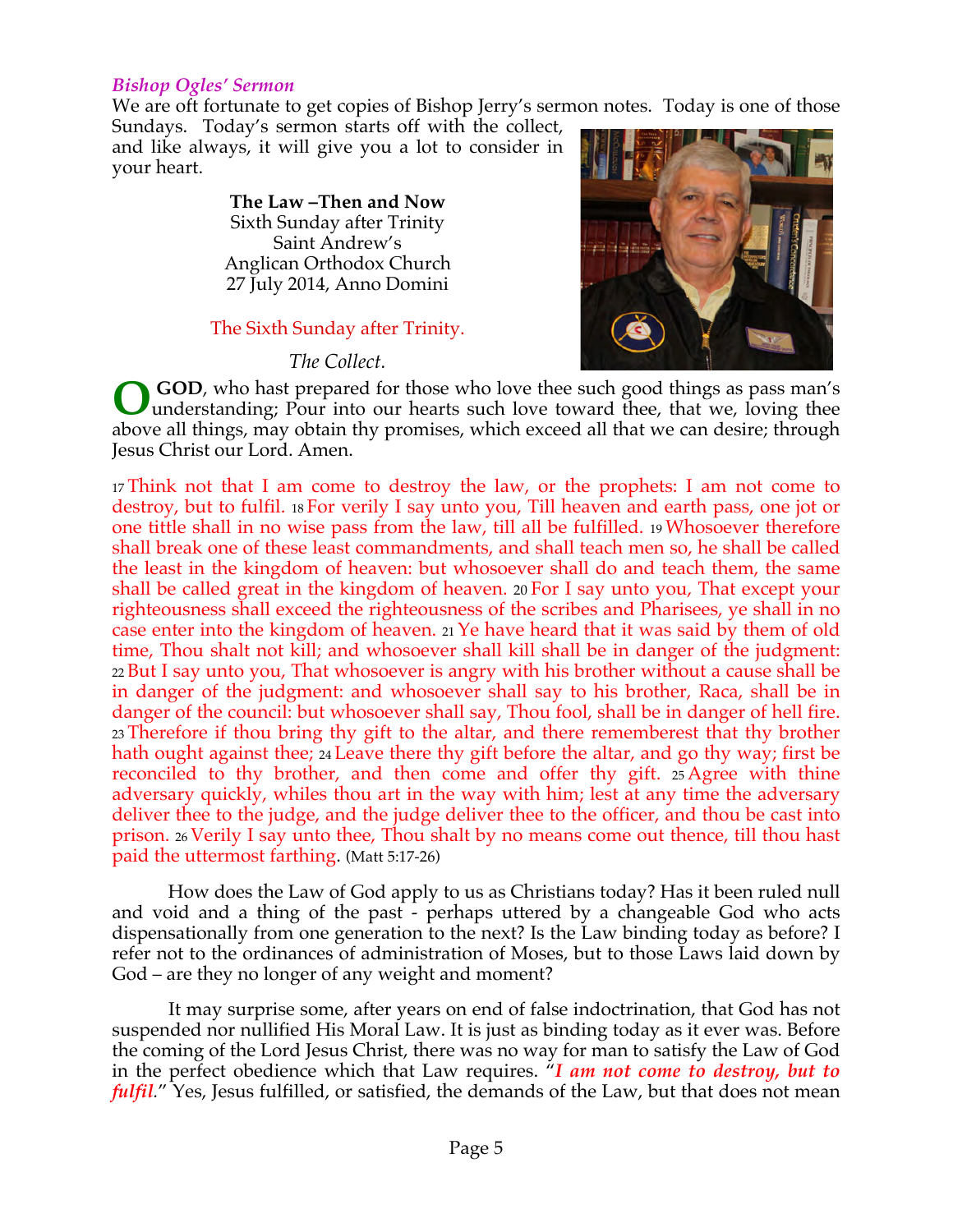that He suspended or cancelled them. They still remain inviolate. The modern proponents of "easy-believism" would have us believe that we are free to live in any way we please if we only give lip service to a faith in Jesus Christ. Lip service will not satisfy the Law of obedience – only the received Blood of Christ can substitute for the blood sacrifice required of each of us for our sins.

 While it is true that OUR obedience to the Law cannot save, the perfect obedience of our Lord Jesus Christ DID save us so that we have a perfect righteousness in the eyes of the Father by that IMPUTED righteousness we enjoy in Christ. The Law clearly says that *all have sinned* – that *there are NONE righteous* – and the "*wages of sin is death*." So how have we escaped the certain penalty of death levied against us? By that substitutionary death of Christ upon the cross to all who receive Christ as Redeemer, Lord, and Savior. The terms of the Law were satisfied in Him. In this way, Jesus saved us by, and through, the Law. Since we have been pardoned and justified under the Law, does that mean that we should go out and fragrantly disregard the Law and teach others to do so? God forbid! We should obey God's Moral Law to our best capacity, but when we fail, we have an advocate with the Father who stands at the ready to intercede on our behalf – Jesus Christ! No part of the Law of God has been declared null and void. In times past, it was engraved on Tables of unyielding Stone, but now it is written in the soft sinews of our hearts with an instrument of love. That which we love, we can in no wise disregard. "*O how love I thy law! it is my meditation all the day*." (Psalms 119:97) Love fulfills the requirement of the Law in Christ: "*Love worketh no ill to his neighbour: therefore love is the fulfilling of the law*." (Romans 13:10) If God's Law were no longer in force, why would Paul make such a claim?

 "*Whosoever therefore shall break one of these least commandments, and shall teach men so, he shall be called the least in the kingdom of heaven: but whosoever shall do and teach them, the same shall be called great in the kingdom of heaven.*" We do not teach disobedience to God's Law though some apostate churches (I need not name them) do so with seeming impunity. We do not teach our children that God's Commandments were nailed to the cross lest we provoke the ire of God against us. It is important, however, to point out that it is not our own obedience to God's Law that keeps us from the fires of Hell, but the righteousness of Christ whose righteousness is imputed to those who are the Elect.

 All religions of the world, except Christianity, are works based religions. Islam is strictly legalistic. Buddhism requires much meditation in order to become part of the great universal self (whatever that is), and Hinduism requires the adherent to satisfy the whims of many, many different gods and goddesses.

The religion of Christ is not works based. It is not what you DO that will gain heaven. It is what you have believed and accepted, through Grace that will get you there.

 Our own personal conduct will never be righteous enough to spend eternity in the presence of a Holy God. Men and governments have proven time and again to be incapable of a sustaining righteousness.

 "*For I say unto you, That except your righteousness shall exceed the righteousness of the scribes and Pharisees, ye shall in no case enter into the kingdom of heaven.*" The scribes and Pharisees attempted to keep the letter of the law. This they attributed to righteousness, however, their hearts were dark with envy, power, and intrigue. Their righteousness was not of a good character, but of the outward appearance. True righteousness springs from a heart devoted to God and full of love for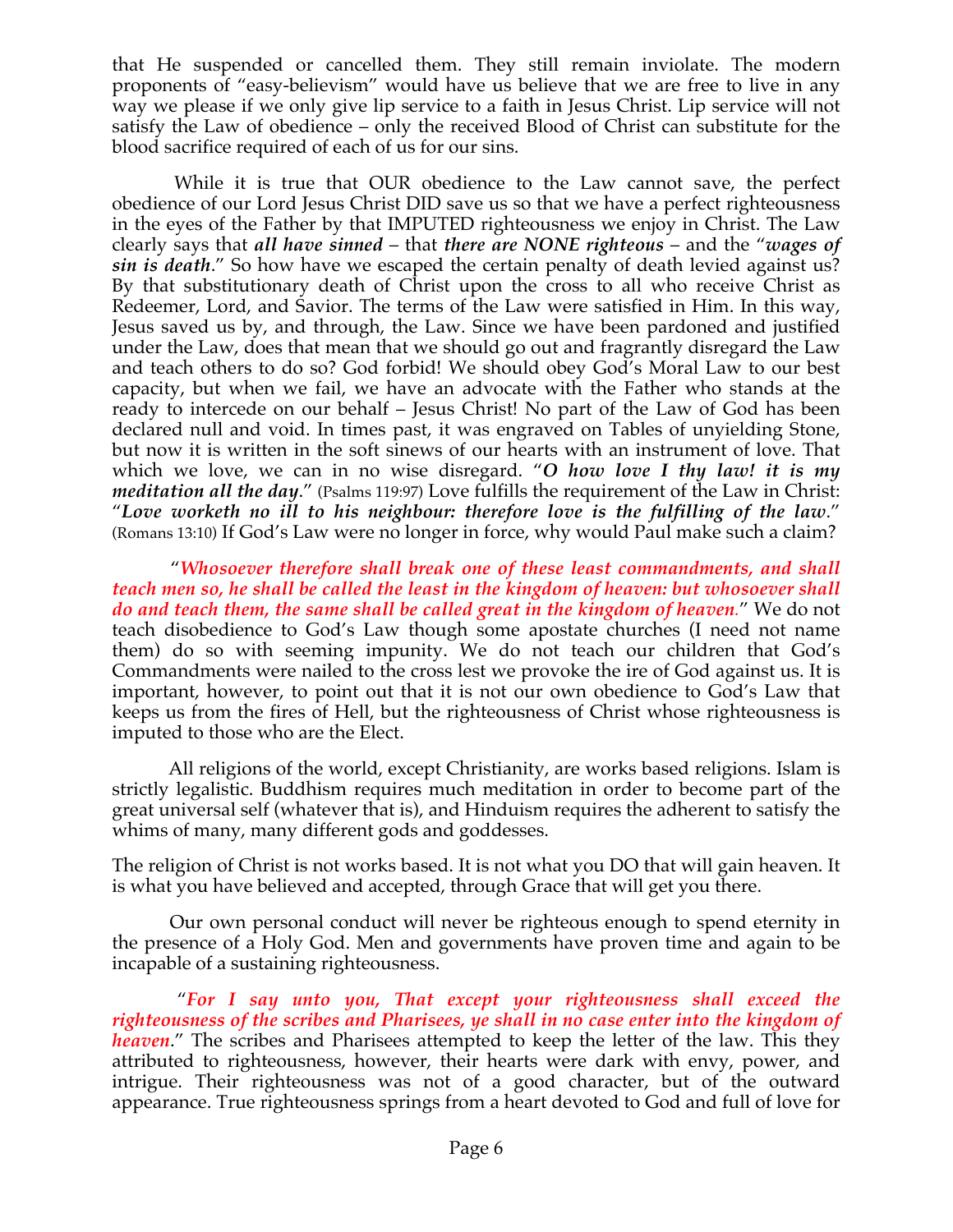Him and His Creatures. Our righteous works are nothing apart from our love in Christ. Of our own strength, we could never attain to the righteousness of God. The righteousness of a Christian is not his own, but is the imputed righteousness of Christ which makes him righteous before God.

 Christ is now about to a stricter interpretation of the law than previously considered or understood: "*Ye have heard that it was said by them of old time, Thou shalt not kill; and whosoever shall kill shall be in danger of the judgment*." This penalty of the law is still in force as are all the other Commandments of God, however, Christ adds a new dimension: "*But I say unto you, That whosoever is angry with his brother without a cause shall be in danger of the judgment: and whosoever shall say to his brother, Raca, shall be in danger of the council: but whosoever shall say, Thou fool, shall be in danger of hell fire*." First note the authority with which Christ speaks as the Judge and Lawgiver! He explains the deeper application of the law:

 It is the heart that is judged and not the outward appearance. Only God can see the deep chambers of our hearts. Even we, ourselves, are often oblivious to what evil lurks in our heart – but God sees and He knows the means by which our hearts can be made clean and righteous. Our intent to kill is the same as the action itself in the eyes of God. Hate in our hearts is synonymous with murder! Christ provides three examples of progressive judgmental authority:

- 1. The judgment (lowest and first level of judgment at the time in Jewish courts).
- 2. The Council which was the Sanhedrin which sat at Jerusalem, and
- 3. Hell fire relates to the valley of Hinnom, a valley in which the Jews in time past had sacrificed their sons and daughters to the fiery arms of Molech by placing them in his red-hot arms until they fell into the hot fire beneath the idle. God has warned not to allow our children to pass through the fire to Molech. In later days, some records indicate that a continual fire was allowed to burn in this valley to consume the waste and carrion of Jerusalem. This reference by Christ to hell fire represents the final and full judgment of the wicked.

 "*Therefore if thou bring thy gift to the altar, and there rememberest that thy brother hath ought against thee, Leave there thy gift before the altar, and go thy way; first be reconciled to thy brother, and then come and offer thy gift.*" Therefore, or in view of, the previous statement, Christ issues this serious counsel. There is not room in the heart for both hate and love, for righteousness and unrighteousness. Therefore, when you give your alms to God, or His creatures, do so with a clear conscience. If any man has a grievance against you, settle that first, and then go with your gift to the altar. It is much more possible to be reconciled to God when we are reconciled to our neighbors.

 "*Agree with thine adversary quickly, whiles thou art in the way with him; lest at any time the adversary deliver thee to the judge, and the judge deliver thee to the officer, and thou be cast into prison*." Be prompt to settle disputes with others before they escalate into more serious offences. This applies as well to the confession of sins. Do not go to bed on your anger, and confess promptly to God your sins lest you perish prematurely and have no resort but hell. Confession removes walls between a man and heaven, and it is a continual process. Failure to confess a forgotten sin will not necessarily condemn a person to hell, but it will obscure our vision and service to God.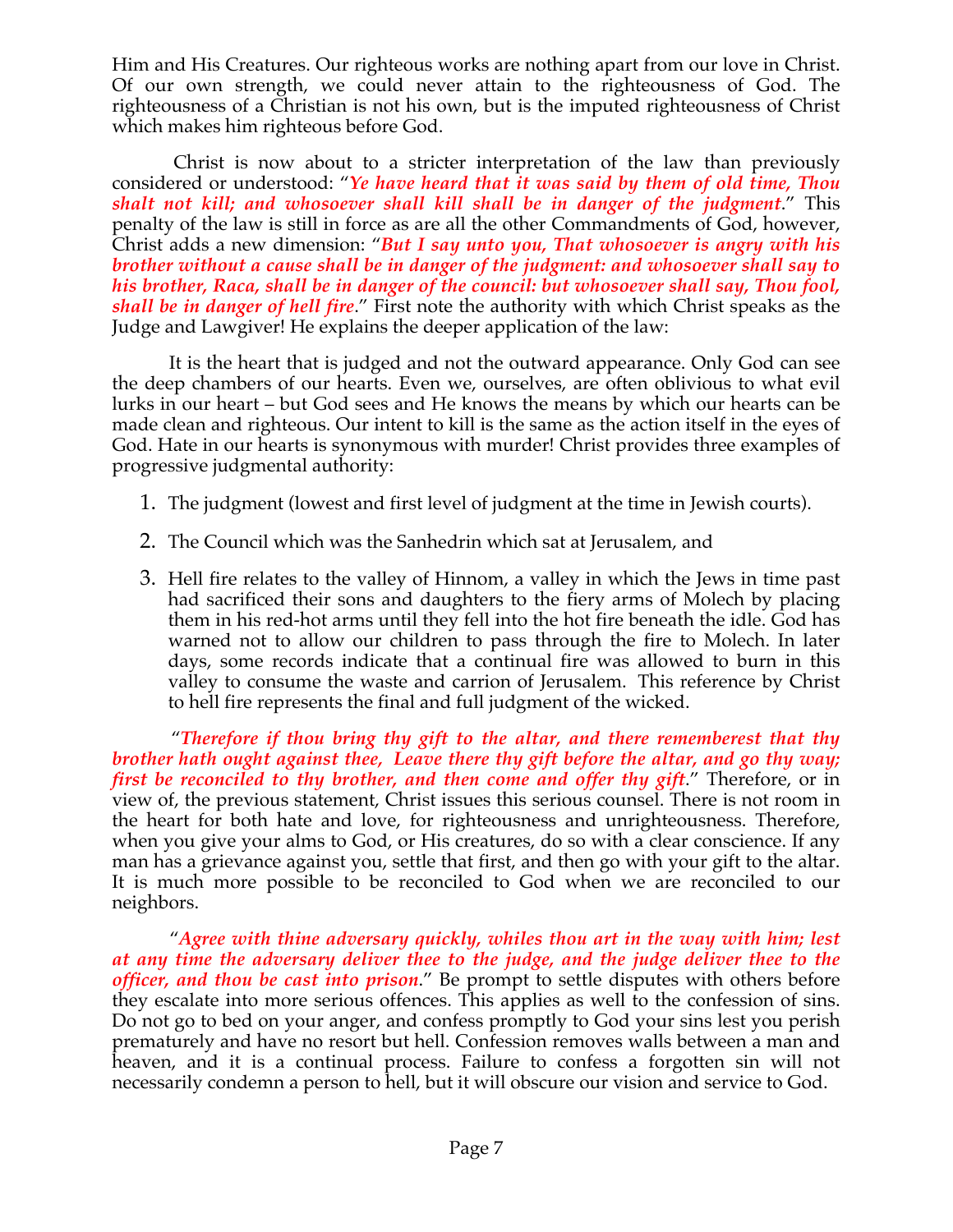Many Christians may forget that, since sins are freely forgiven, there remains a scar which our sins may cause. David suffered the death of Bathsheba's firstborn because of sin. Our sins hurt ones we love, and even after God has forgiven them, the image of hurt remains.

 "*Verily I say unto thee, Thou shalt by no means come out thence, till thou hast paid the uttermost farthing.*" Here Christ is revealing that, though there may exist a wrong between man and man; there is always a third and higher authority than any earthly court of law, involved. God will exact a penalty for all sin. "*The wages of sin is death*." This would be a terminal indictment against man were it not for the sentence which follows: "*For the wages of sin is death; but the gift of God is eternal life through Jesus Christ our Lord*." (Romans 6:23)

 So, if the wages of sin is death, and we have ALL sinned, how may we pay the sin debt? We cannot! But Someone else did! Jesus Christ died in our stead on the cross for us to pay the debt we owe. "1 *There is therefore now no condemnation to them which are in Christ Jesus, who walk not after the flesh, but after the Spirit. 2 For the law of the Spirit of life in Christ Jesus hath made me free from the law of sin and death. 3 For what the law could not do, in that it was weak through the flesh, God sending his own Son in the likeness of sinful flesh, and for sin, condemned sin in the flesh: 4 That the righteousness of the law might be fulfilled in us, who walk not after the flesh, but after the Spirit*." (Romans 8:1-4)

Have you fled to Christ as your Ark in the time of trouble, friend?

# *Sermon – Reverend Jack Arnold - Time and Action*

*Church of the Faithful Centurion - Descanso, California*

Today's sermon brought the Collect, Epistle and Gospel together and is partly contained in the forewords above.



Consider the words from the Collect, … who hast prepared for those who love thee such good things as pass man's understanding; Pour into our hearts such love toward thee, that we, loving thee above all things, may obtain thy promises, which exceed all that we can desire …

We acknowledge that God will give those who love Him more good than they can imagine, let alone ask for. But, first you have to love Him. So what should we ask for? The Holy Ghost to enter in to our hearts that we might truly love Him. If we do, more good will come to use than we

can even imagine or hope for. The Holy Ghost is a key element of love, without Him we cannot even love Him. If we cannot love others, how can we love Him who we have not seen? He gives us far more love than we possibly deserve.

That is the great and wonderful news about following our Lord. He has love for the entire world, if they would turn from their sinful ways and follow Him. This is the message that we are bringing to the world. That He loved us so much that He was willing to sacrifice His Son on the cross to die for us, that we and all who believe on Him might have everlasting life. Thi

We are imperfect creatures, created with free will by a Perfect Being. To get into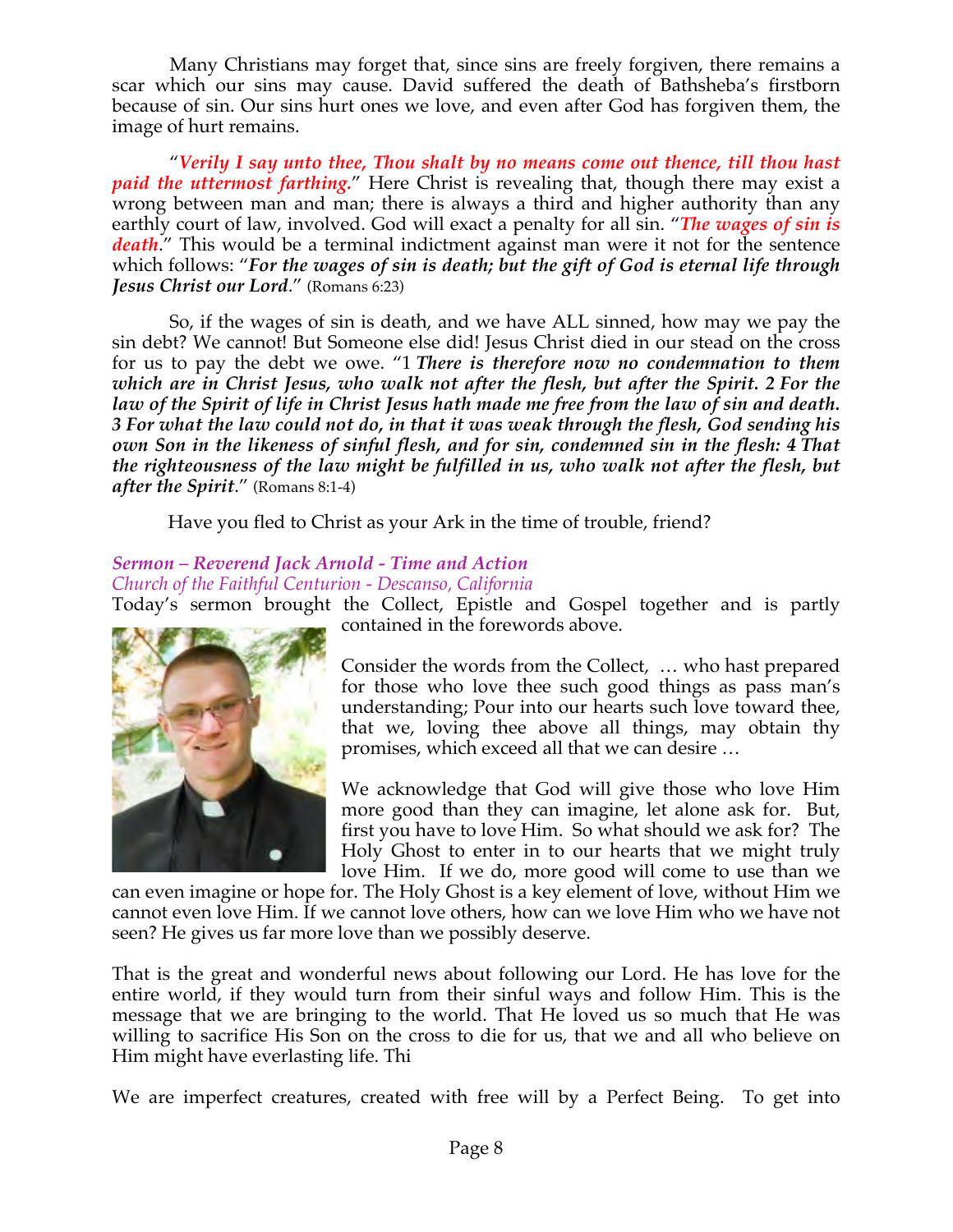heaven's gate, we need be accounted as perfect before the Judge. That requires a bit of an accounting irregularity, to get imperfection accounted as perfection.

So what does the Collect counsel, ask for the Holy Ghost to enter into our hearts that we might get more than we can desire! Jesus! Jesus is that accounting irregularity. He can give us his guidance and grace via the Holy Ghost, to make us better men and women of the Lord. By His Sacrifice, made one time, for all mankind, for all time, we are accounted as perfect by His Faith and action. Thus, through His Faith and His Action, we attain life everlasting. Starting today, you don't have to wait until you die to benefit from your immortality. In fact, God would prefer you to start acting like you will live forever right now. Thus, decisions you make, actions you take will be with the long term view of eternity! Versus our rather usual shortsighted short term view, we must think in the terms of the big picture, not the tiny speck in the picture.

As imperfect creatures, immortal or not, we make mistakes. One to avoid is being "mad" at ones fellow creatures, particularly family and friends. We pick the most illogical reasons to be mad, the word chosen rather than angry. Looked at logically, as God does, we need to solve the issue, kiss and make up, and do it before the sun sets on our anger. Never part in anger. One of you may not come back. Remember that before you are "angry" at a friend, relative, acquaintance, or stranger. We must not let the anger and other irrational emotions such as fear get the best of us, but rather think calmly and figure out the best way to handle whatever situation we are in without losing control of our emotions. It can be a rather hard thing at times, but it must be done nevertheless.

When Jesus gave His Life for us, He did it knowing we would fail to follow in perfection, but fully aware some would follow to the best of their ability. We must get back up after we make our mistakes and continue on trying the best we can to follow Him. That is all He asks, do your best. That is not the same as saying you are doing your best.

There are none so deaf as those who will not hear.

Heaven is at the end of an uphill trail. The easy downhill trail does not lead to the summit.

The time is now, not tomorrow. The time has come, indeed. How will you ACT?

It is by our actions we are known.

# **Be of God - Live of God - Act of God**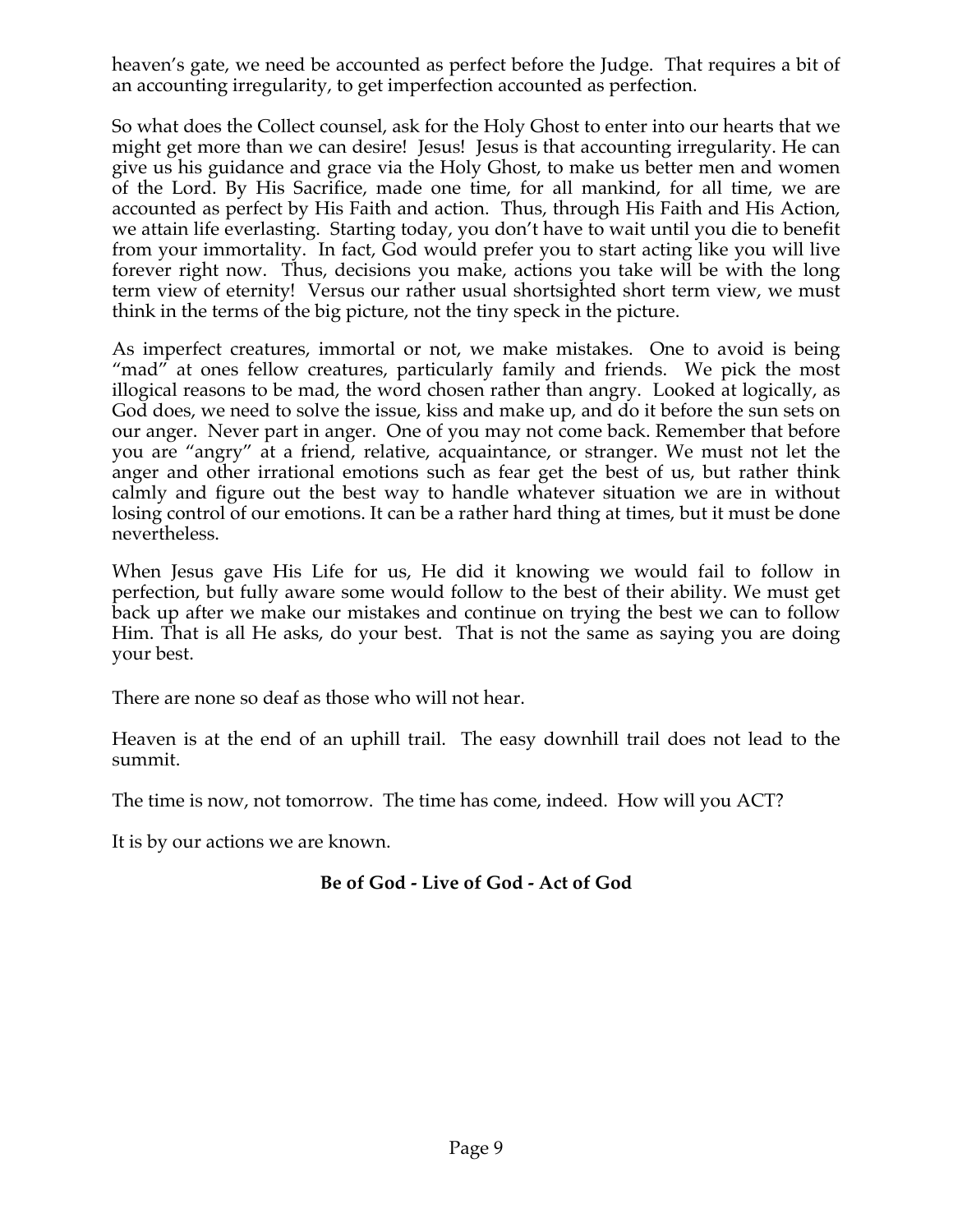# *Bishop Dennis Campbell's Sermon*

Bishop Dennis is a brilliant speaker. He is able to take biblical precepts and make them



perfectly understandable, even to me. Oft he provides the text of his sermons and I take the utmost pleasure in passing them on:

> **Righteousness that Exceeds the Pharisees** Matthew 5:20-26 Sixth Sunday after Trinity July 27, 2014

"For I say unto you, That except your righteousness exceed the righteousness of the scribes and Pharisees, ye shall in no case enter into the kingdom of heaven."

 The scribes and Pharisees were thought to be the unquestioned champions of righteousness in the time of Christ. They had devoted their lives to studying and keeping the Law of God. The scribes had their beginning in Babylon around 580 B.C. Nebuchadnezzar had conquered Israel and taken the Jewish people to Babylon in captivity. Having no Temple in Babylon, the Jews formed the synagogues. At first, the synagogues were probably headed by priests, but as the synagogues multiplied the priests began to instruct and ordain teachers, called, "rabbis," to conduct the services and teach the Scriptures. The rabbis were men of great learning. Not only did they know the Old Testament by heart, they also knew the Talmud, a vast body of history, tradition and commentary which contained the essence of what the Jews considered being Jewish. In other words, the rabbis were experts in being Jews. They helped the Jews keep their Jewish identity and heritage in foreign lands where they could not keep the sacrifices and ceremonies of the Temple in Jerusalem. They adapted the Temple liturgies into services that could be done outside of the Temple, and their liturgies became the foundation of the Christian liturgy we are using today. The fact that the Jews survive as a people today is largely due to the work of the rabbis.

The Pharisees began as a political party. They seem to have developed during an era when the Greeks dominated the land of Israel, and tried to make the Jews become Greek. The Greeks desecrated the Temple in Jerusalem. They outlawed the Temple services, Passover, and most of the Jews' most cherished rituals and traditions. The Pharisees arose at this time in determination to preserve and perform these traditions, even at the cost of their own lives. The survival of the Jewish people as Jews during the time of Greek occupation is largely due to the Pharisees. Needless to say, they were held in high regard in Israel.

Three hundred years later, in the time of Christ, the scribes and Pharisees had largely deserted their founding principles. Though still well learned in the Law and the massive volumes of Jewish traditions, the heart had gone out of their faith. They had become so concerned about the small details of Jewish tradition that they forgot to love the Lord thy God above all else, and love thy neighbor as thyself. They were concerned more about the outward performance than about the inward attitude.

Our Lord makes a frightening point in Matthew 5; the inward attitude will send you to hell just as surely as the outward performance. According to Jesus, anger without a cause is the same as murder, and looking with lust is the same as adultery. Things, like insulting another person, which make you liable in human courts, make you worthy of hell fire in God's court of perfect justice. But, notice that Christ is not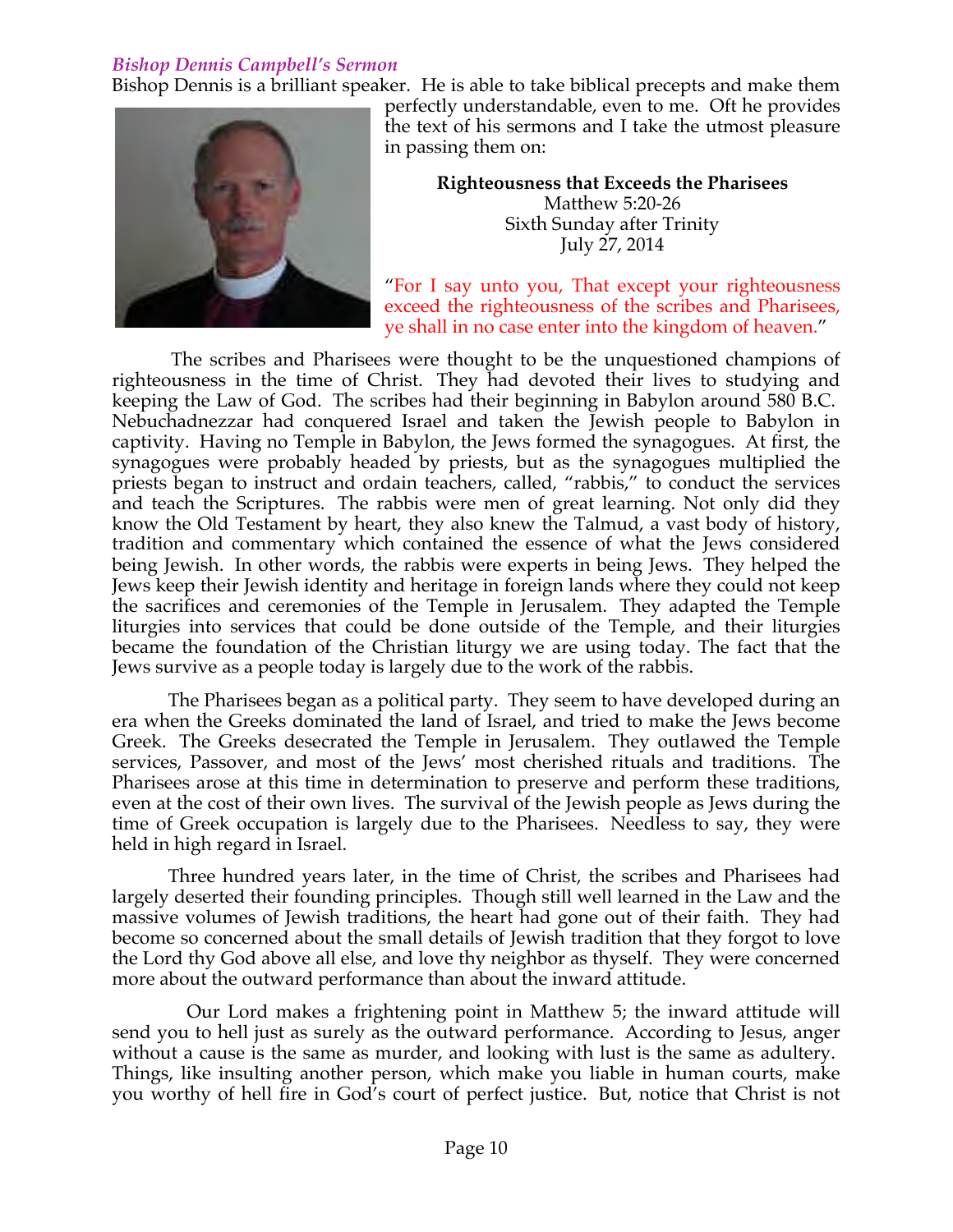talking to scribes and Pharisees in this passage. These verses are part of the Sermon on the Mount, delivered in Galilee to the everyday "man in the street." They were not scholars or "saints." They were just regular people trying to earn a living and feed their families. They could not while away their days in study and prayer. They had work to do. How could their righteousness ever hope to exceed that of the scribes and Pharisees? But Matthew 5:20 doesn't just apply to the ancient Jews. It applies to us today. How can the average person, who hasn't been to seminary, and has to work a job and support a family and keep up a home, ever hope to exceed the righteousness of the professional holy men?

I think Christ's point here is that real righteousness has two parts. First, it is a matter of the heart. It is a matter of love for God. The scribes and Pharisees had become so focused on the Talmud they could not see God. They were like a person with binoculars who spent his time admiring the binoculars instead of using them.

Second, the kind of righteousness Jesus is talking about cannot be achieved by our efforts. It has to come to us from God as a gift. This is because nobody is able to keep the law perfectly. Even those, like the scribes and Pharisees, who excel at keeping the letter of God's commandments, are utter failures at keeping the spirit of the law. Maybe they have never committed murder, but they have hated people without just cause. Maybe they have never committed adultery, but have lusted. Maybe they have never stolen but they have coveted. So they are not really righteous after all. They are sinners, just like everyone else. And if your righteousness is no better that theirs, then you are as lost and far from God as they. Is your righteousness better? Have you not hated without a cause? According to Christ, that is the same as murder in the eyes of God. Have you not lusted? That is the same as adultery. Have you not coveted? That is the same as theft. And we all do it. And there is no excuse for it. We are guilty sinners before God.

I said there is no excuse for our sins, but, thank God, there is forgiveness. Christ died to suffer the penalty of your sins. Imagine yourself dressed in filthy, maggot infested rags. They represent your sins. Now picture Christ taking these rags off of you and putting them on Himself. He dressed in your sins, and died for them on the cross. But that is only half of what He did. He also took the perfect, seamless, spotless, priceless robe of His righteousness, and dressed you in it. He gave it to you to keep forever. And dressed in His righteousness, you are far more righteous than any scribe or Pharisee, or you could ever achieve. In Him you are completely righteous. That is the only way your righteousness can exceed that of the scribes and Pharisees.

# *Rev Bryan Dabney of Saint John's Sunday Sermon*

We are fortunate to have Bryan's Sunday Sermon. If you want people to come to The



Truth, you have to speak the truth, expouse the truth and live the truth. This is really a good piece and I commend it to your careful reading.

#### **Sixth Sunday after Trinity**

In the epistle for today (Romans 6:9-10) we read, Christ being raised from the dead dieth no more; death hath no more dominion over

him. For in that he died, he died unto sin once: but in that he liveth, he liveth unto God. Consider also the following passage taken from the Book of Hebrews (9:24-28), For Christ is not entered into the holy places made with hands, which are the figures of the true: but into heaven itself, now to appear in the presence of God for us: nor yet that he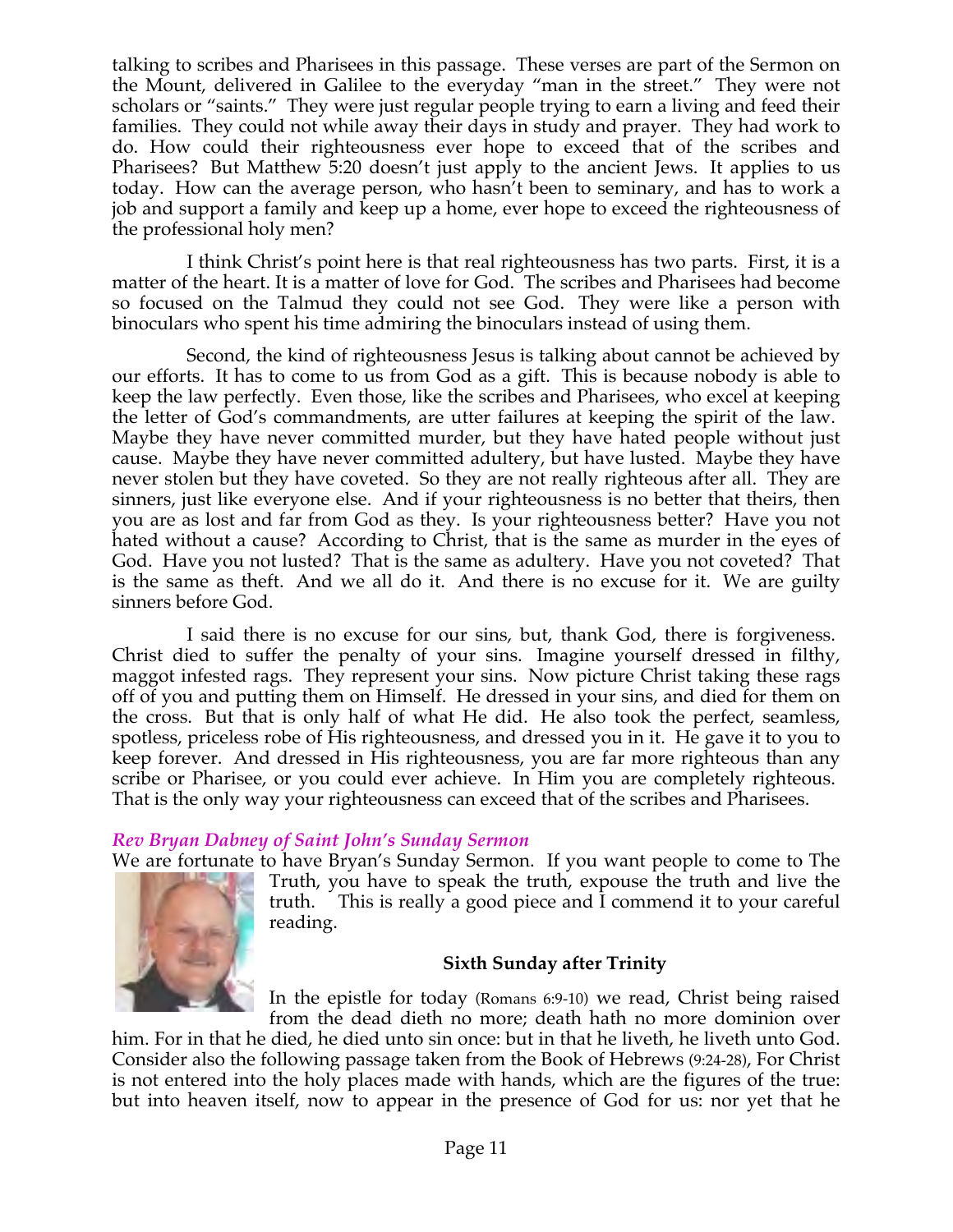should offer himself often, as the high priest enterth into the holy place every year with blood of others; for then must he often have suffered since the foundation of the world: but now once in the end of the world hath he appeared to put away sin by the sacrifice of himself. And as it is appointed unto men once to die, but after this the judgment: so Christ was once offered to bear the sins of many; and unto them that look for him shall he appear the second time without sin unto salvation.

In Old Testament times, the Israelites were under a covenant obligation to make certain offerings and sacrifices to God for their sins and trespasses. Original sin had brought death— both physical and spiritual— to mankind. God gave to his chosen people a temporary means of being freed from their sins through his prescriptions as set forth in the Law of Moses. But these offerings and sacrifices only covered their immediate sins and did not impute to the individual petitioner everlasting salvation. And so, from year to year, the faithful journeyed to Jerusalem to offer up those sacrifices and offerings which God required. St. Paul likened this to being under the tutelage of a pedagogue or teacher (see Galatians 3:23-25). And so it was necessary for God the Father to send his only begotten Son into the world to set us free from the bondage of the Law (Romans 7:15-8:4).

In response to our Lord's free gift to us, St. Paul counseled all to, Stand fast therefore in the liberty wherewith Christ hath made us free, and be not entangled again with the yoke of bondage (Galatians 5:1). And the apostle clarified the issue of the sacrifices when he wrote in Hebrews 10, For the law having a shadow of good things to come, and not the very image of the things, can never with those sacrifices which they offered year by year continually make the comers thereunto perfect. For then would they not have ceased to be offered? because the worshippers once purged should have had no more conscience of sins (vv.1-2)... For it is not possible that the blood of bulls and of goats should take away sins (v.4)... But this man [Christ Jesus], after he had offered one sacrifice for sins forever, sat down on the right hand of God (v.12)... for by one offering, he hath perfected for ever them that are sanctified (v.14)... Now where remission of [sin] is, there is no more offering for sin (v. 18).

Given the aforementioned verses, a proper understanding of the sacrament of the Lord's Supper would be that it is a memorial to our Lord's sacrifice on Calvary's cross. In our prayer book on page 80 are the words of institution given us by our Lord: do this in remembrance of me, and, this is my body, and this is my blood. Admittedly, without a proper bible understanding of this sacrament, one might come to see it as the Medieval Church did when it changed the character of the Lord's Supper into a ritual re-enactment of his sacrifice. This errant practice was initially proposed by a Benedictine monk named Radbertus in the  $9<sup>th</sup>$  century but was not formally approved until the Fourth Lateran Council in 1215. And ever since, the Medieval Church continues to offer up our Lord— sacrificing him again and again, as it were, "on cue" in opposition to the expressed word of God (Hebrews 9:24-28).

While this and other errant practices— such as the use of icons, statuary, relics and monstrances— were viewed as instructional tools to educate the illiterate and the unlearned among the laity; all of the aforementioned items are beyond the precincts of Scripture. Consider God's second commandment, Thou shalt not make unto thee any graven image, or any likeness of any thing that is in heaven above, or that is in the earth beneath, or that is in the water under the earth. Thou shalt not bow down thyself to them, nor serve them... (Exodus 20:4- 5a). God has spoken and it is not subject to change by his creatures. It is one thing to have God amend his word as noted in Acts 15:1-21 wherein we read St. James then said, Men and brethren, hearken unto me: Simeon hath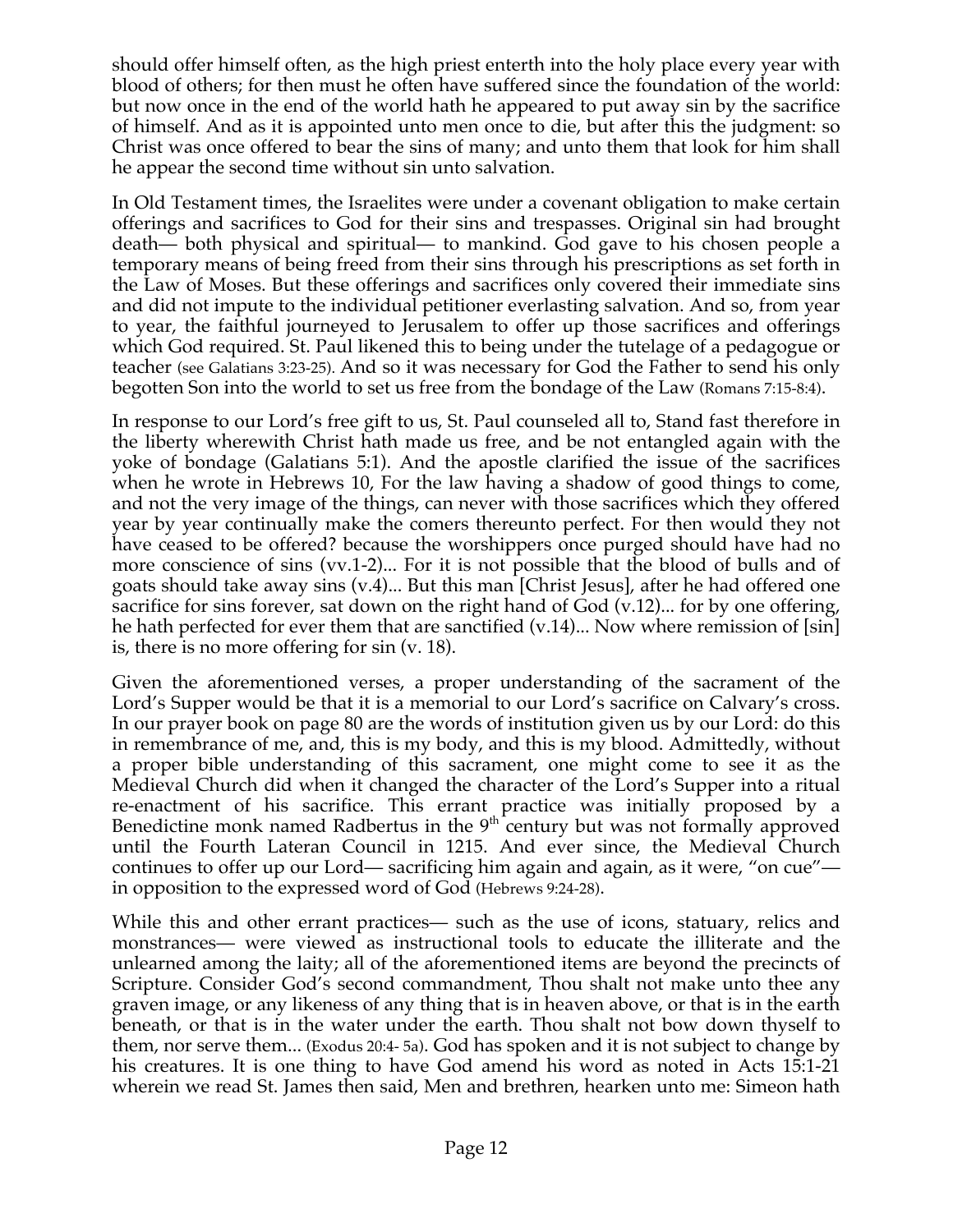declared how God at first did visit the Gentiles, to take out of them a people for his name. And to this agree the words of the prophets; as it is written, After this I will return , and will build again the tabernacle of David, which is fallen down; and I will build again the ruins thereof, and I will set it up: that the residue of men might seek after the Lord, and all the Gentiles, upon whom my name is called, saith the Lord, who doeth all these things. Known unto God are all his works from the beginning of the world. Wherefore my sentence is that we trouble not them, which from among the Gentiles are turned to God: but that we write unto them that they abstain from pollutions of idols, and from fornication, and from things strangled, and from blood. But it is something else entirely for men to amend God by their tradition (St. Matthew 15:1- 11).

At first blush, it does seem strange indeed that the Medieval Church would simply ignore the expressed will of God as noted Hebrews 10 concerning the nature of the sacrament of the Lord's Supper. But if one examines church history, one will discover that by  $13<sup>th</sup>$  century, it had become the doorkeeper for interpreting the Holy Bible throughout much of Europe. There was no private interpretation of the scriptures by the laity, or even the lesser clergy. Every interpretation had to pass muster via the church hierarchy, and even then it was likely to be changed to conform to some new pope, or church council's point of view. Ergo, the sound doctrine of one day could become the next's new heresy. As St. John wrote concerning the church at Pergamos in the Book of Revelation (2:14), Thou hast there them that hold the doctrine of Balaam, who taught Balak to cast a stumblingblock before the children of Israel, to eat things sacrificed unto idols... that hold the doctrine of the Nicolaitanes, which thing I hate. The Nicolaitanes were the precursors of the formal priesthood that lorded over the people. It was the doctrine of the Nicolaitanes which heralded the coming of the papacy. Therefore that which, in the church at Ephesus was more or less an administrative evil (2:6), had now become, in Pergamos, an accepted doctrine (2:15).

The doctrine of Balaam hearkens us back to the Book of Numbers (25:1-18) wherein the hireling prophet induced the Israelites to engage in idol worship and fornication, which angered God and resulted in not only the prophet's death, but that of several thousand Israelites who had participated in his false worship. As one commentator put it, "The doctrine of Balaam was his teaching Balak to corrupt the people who could not be cursed by tempting them to marry women of Moab, defile their separation and abandon their pilgrim character. It is that union of the world and church which is spiritual unchastity."

Given what we know about the history of the Medieval Church— particularly its adoption of extra-biblical forms and practices— we can better understand why it had become like the scribes and Pharisees whom our Lord rebuked saying, Why do ye also transgress the commandment of God by your tradition... This people draweth nigh unto me with their mouth, and honoureth me with their lips; but their heart is far from me. But in vain they do worship me, teaching for doctrines the commandments of men (St. Matthew 15:3-8). Traditions within the Medieval Church, such as transubstantiation, originated in a time well apart from our own and that is what makes them so hard to root out. Also, it has not been slack in its teaching of these errors to every generation of its congregants since the time of their acceptance. And such explains why those erroneous doctrines and practices possess an aura of credibility. Finally, they are supported by the testimonies of men who possessed great learning and were reputed experts in the field of theology and bible languages. Who then can rightly question them today? What credibility will the critics of these traditions have against such a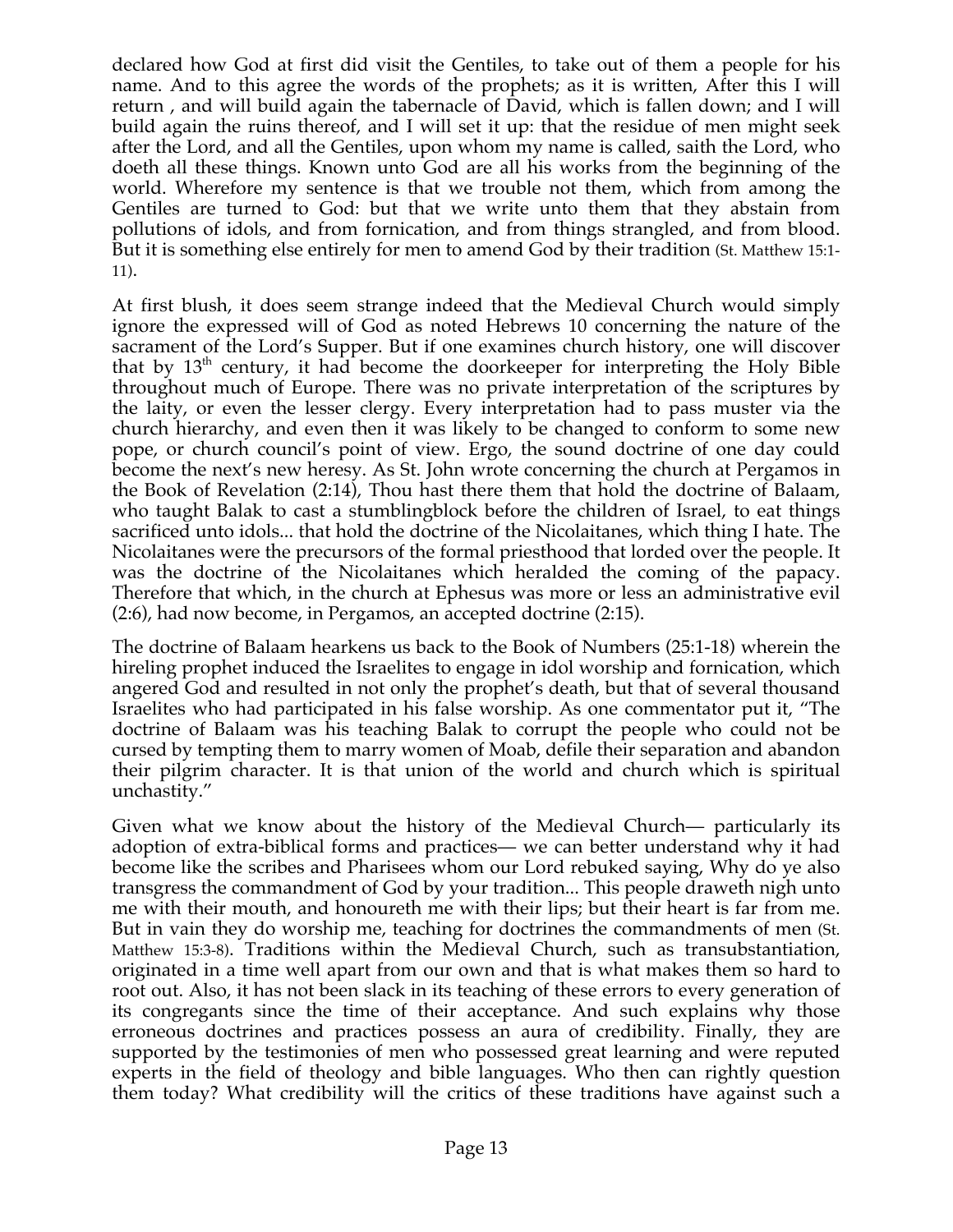cadre of respected and learned scholars? Well, folks, you cannot make right what God in his word has said is wrong no matter how many letters you have following your last name, or what prefix you have before your first name. The words and numbers that matter are the chapter number and verse of a named canonical book of Scripture. That should be the measure of truth and nothing else.

It is important for us as born-again believers to follow the precepts of the written word of God. Both the early church and the Reformation church attempted to carry that message forward, and it is vitally important for all true and faithful Christians, regardless of their denominational brands, to be obedient to the expressed will of God. If we are engaging in false worship based upon false doctrines, then we are no different than Cain, or Korah or Nadab and Abihu. Will worship is not God worship. It is after all God who is sovereign. He has not left us without proper instruction. It would behoove us all to follow those things that are found within the Holy Bible, and not offer up to God those things which will impair our fellowship and endanger the salvation of others who might see our errors and embrace them as truth.

Let us pray,

**ATHER**, keep us from all false worship and idolatry, and guide us into the paths of **FATHER**, keep us from all false worship and idolatry, and guide us into the paths of righteous; for this we ask in the name of him who made one offering of himself for sin, and will come again in glory to rule as our King, even Jesus Christ our Lord. *Amen.*

Have a blessed week, Bryan+

## *After Church Hospitality*

We need snack pictures! Come on, help us out!

#### *People in our Prayers* - http://faithfulcenturionprayerteam.blogspot.com/ **Why? Prayer is an extremely important activity.**

It is not that God knows not our needs, for He surely does. Yet, Jesus commanded us to ask God for those same needs. In addition to the obvious of asking God for help, offering thanksgiving and the like, prayer helps us focus our thoughts on how we might do God's work.

The Prayer Team of the Church of the Faithful Centurion was established to help our members and fellow Christians pray for those in need and to give thanks as well for the blessings we have been granted.

## **Who can be on the list? Do I have to be a member of the Church of the Faithful Centurion to be prayed for?**

No! The only qualification to be on the list is that you want our prayer team to pray for you. We are Christians and are happy to pray for you, no matter who you are. If you want help from God, you are our kind of people.

# **What is the commitment from the prayer team?**

Each member of the team will pray for the desired outcome at last once per day.

# **How do I get myself or someone else on the prayer list?**

You can email one of the prayer team leaders: Jack - jack@faithfulcenturion.org or Dru dru@ faithfulcenturion.org, or call the church office at (619) 659-3608 or fill out a prayer card at church.

# **What should I ask for?**

Depends on what you want. Some people merely want God to be asked to heal their ills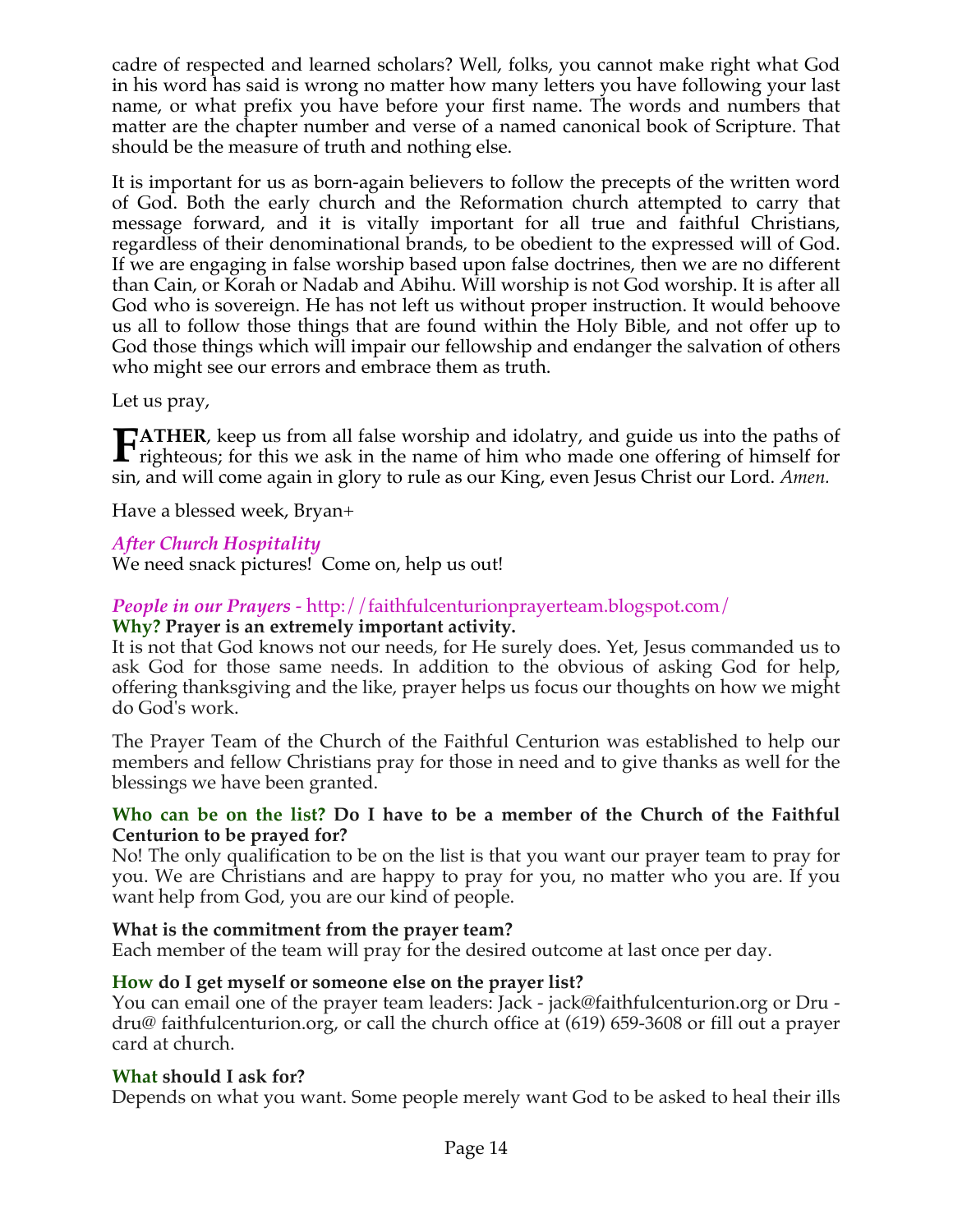and be mentioned by their first name, others want a specific outcome and / or have more of their personal information known to the team. Ask for what you want. It is your desire and need for prayer the team is attempting to meet. For typical examples, see the list below.

## **Updating the Team**

If you are on our prayer list, or if you have submitted a person that you have asked us to pray for, please update one of the team members or Hap in person, by telephone or email. It helps to be able to pray specifically for these individuals including their specific needs; plus if they get better, it is nice to give thanks!

Please note that on the yellow (maybe green or orange if you get an old one) cards at church, you can ask that those to be prayed for have their names disseminated to the prayer team. Those names will be said in church and appear here. Or, you can ask that their names and purpose be kept confidential, then only Hap will know to pray for them.

#### *Prayer List Notice – If you have someone on the prayer list and their needs have changed, please let us know. We'd like to update our prayers to reflect the need and most important to give thanks!*

# *Travel*

*Rachel Lilly* left on a short-term mission trip to India the week of 6 July 2014.

The *Thomas Family* and *Scott Potter* are on travel from Okinawa, to San Diego, Phoenix and then around the Western United States for almost all of July. Please pray for their safe travels.

## *Birthday*

*Bob Smouse* celebrated his 53rd on 6 July 2014.

# *Anniversary*

*Rev Rick and Virginia Reid* celebrated their 35<sup>th</sup> Anniversary on 7 April 2014.

# *Marriage*

*James*, the grandson of the AOC founder Bishop James P. Dees, and *Sarah* were joined together in marriage on 5 July 2014. Please give thanks for the wedding and pray that the two will become one in the Lord.

# *Move*

*The Thomas Family* is now in Okinawa for a second short tour. Please pray for this new assignment to go well for Kurt and for Mary and the kids to make new friends. In particular pray that Kristyna and Mitchell will develop good friends and schoolmates there so as to further their development as both Christians and citizens. Give thanks the safe move and ask for continued good developments.

# *Departed*

- *Lawson* had a sudden heart attack on 23 July 2014, and is with his Lord and Saviour Jesus Christ. Please pray for his sister Sarah and all the family at this time of sudden death.
- *Cliff* left for home Saturday, 12 July 2014. Give thanks for Cliff's time here on earth and please pray for comfort, strength and understanding for his family. Please pray the family can let God carry their worry, fear and sorrow so that they can do their best.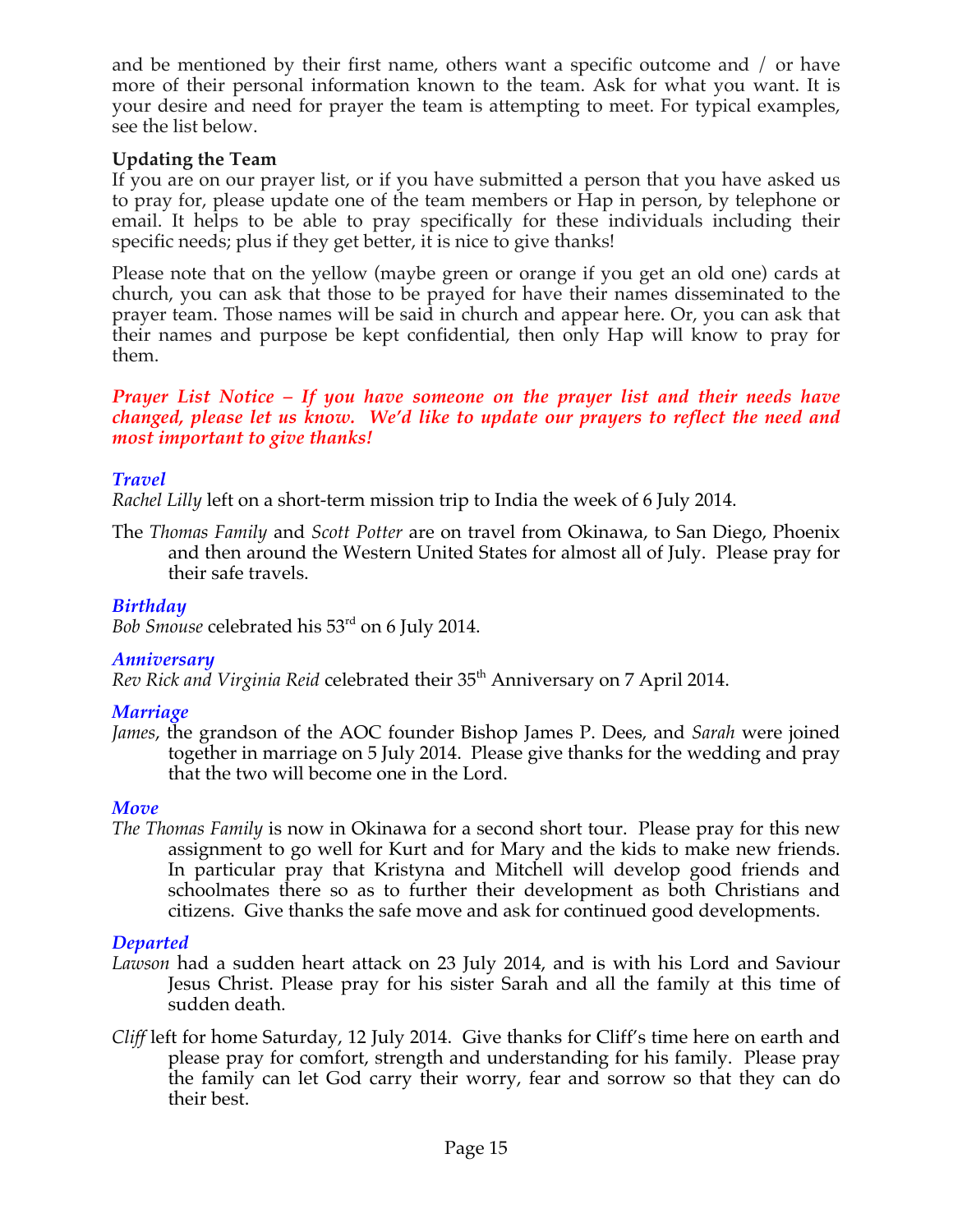- *Sasha* left for home Friday, 20 June 2014. A very very special young lady with a husband and two children who had cancer for which all treatment had been tried unsuccessfully. Give thanks for Sasha's time here on earth and please pray for comfort, strength and understanding for her husband and their family. Please pray the family can let God carry their worry, fear and sorrow so that they can do their best.
- *Three hundred Korean high school students* perished in the sinking of Korean passenger vessel, SEWOL, on 16 April 2014. Please pray for peace of mind, soul and heart for the families of those who perished. Please give thanks for the bravery and compassion of PARK Ji Young, aged 22 years, who remained on board to help rescue as many souls as possible. She even gave a student her own life vest. Her body was later found floating in the frigid waters of the sea. Ask God to help the families deal with their grief.

## *Nearing the end of their time here on earth*

- *Jere Wolf* (Melanie Zimmer's dad) is nearing the end of his time here in the Shadowlands; Congestive Heart Failure and a blocked aortic valve are causing all kinds of problems and resulting in kidney shutdown. Treatment has failed. Jere has decided to go home and be with his family for his last bit here on earth. Please pray for Jere and his family, in particular his wife Doreen and daughters Cindy and Molly (or Melanie) to keep their faith strong in the Lord as he prepares for the trip home.
- *Alan* is a victim of metastasized colon cancer already destroying his liver. His youngest sister has put aside her hard-earned career to care for her brother in these days on earth. Please pray for him as he prepares to go home to be with his family who have gone before him. Please pray for comfort, understanding, strength and guidance for Alan and his family who will of necessity remain behind.
- *Paul* has dementia but seems do be doing well in the Nursing Home today. Pray he will eat and that his family will be together in one accord as they take care of him
- *Saundra* is in ICU with congestive heart failure after a heart operation. She is aged and frail. Saundra is near the end of her time here on earth. Please pray for comfort, understanding, strength and guidance for Saundra and her family who will of necessity remain behind. Pray for the love of God to stay foremost in their hearts.
- *Polly* is in hospice care with dementia and spinal stenosis. Please pray for her as she prepares to go home to be with her family who have gone before her. Pray for the faith of her family to build and the transition to be good.

#### *Homebound or Infirm*

- *Mary* is an elderly woman who has fallen four times in the last couple of days. Please pray the doctors find a reason for her falling and that God will stabilize, comfort and heal her.
- *Lily* is the caregiver of her elderly husband *Harold*; she fell down the stairs and has a break that will take six weeks before she can be on her feet again. Please pray for rapid healing for Lily and for a plan to form that will make things tolerable for both of them.

*Paul* has dementia but seems do be doing well in the Nursing Home today. Pray he will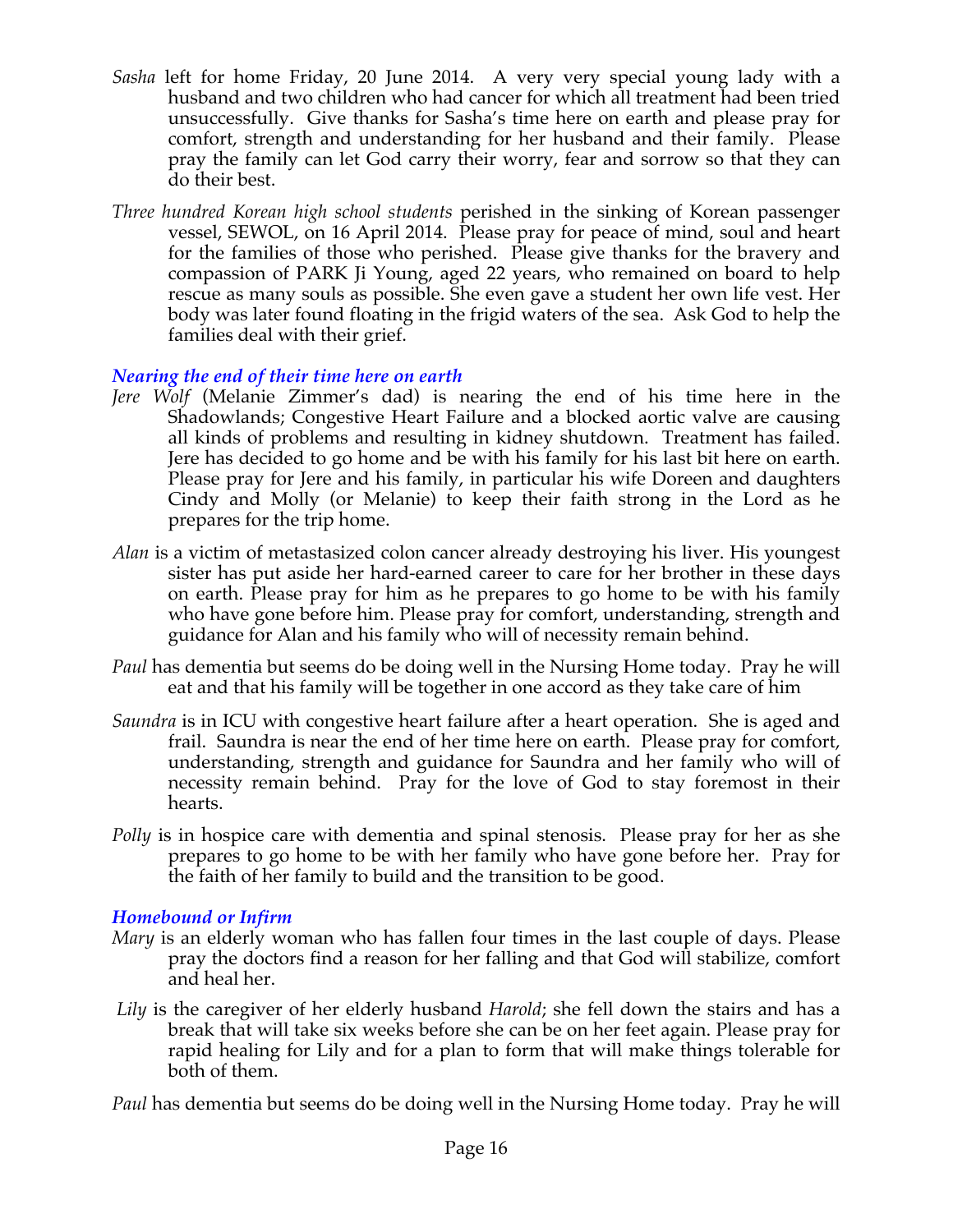eat and that his family will be together in one accord as they take care of him

- *Martha and Irene* both have Alzheimer's Disease. Pray that their hearts will stay close to Jesus.
- *Walter* has many health issues and is growing weaker and weaker. Pray Walter will learn to be able to swallow correctly.
- *Joan* has had serious medical problems that have kept her confined. On 26 September 2013, she took a fall. Please pray that in the weeks ahead her health will remain stable.
- *Lou* has aspiration pneumonia. Please pray for the infection to be knocked down and for her continued recovery.
- *Norma, Sara's mother* is in a state of deteriorating health, both physically and mentally, with both dementia and Alzheimer's. She is slowly drifting away, though she still recognizes Sara and prayer gives her a sense of peace. Please pray for both Sara and her mother to put their cares and worries on God's shoulders so they can deal with the many problems involved.

## *In need of a miracle or understanding of God's Plan*

- *Dennis*, nephew in law of Rev Rick Reid, had a seizure at work on 28 April 2014, after a couple of hospitalizations, he is back home. It seems he has a mass of veins enlarged on right side of brain called arteriovenous malformation (AVM). This is an abnormal connection between arteries and veins. An AVM is usually dates to birth. It can develop anywhere in the body but occurs most often in the brain or spine. A brain AVM, which appears as a tangle of abnormal arteries and veins, can occur in any part of your brain. Blood vessels rupture, causing bleeding in the brain. It is possible for a brain AVM to be treated successfully. The real problem right now is no one wants to treat Dennis. Please pray that one of the doctors he sees will be willing to try to help him, not to push him out to die. Pray also for trust in the Lord for Dennis and his family that they might find peace and strength in Him.
- *Sarah,* wife of Rev Geordie (AOC UK), has been treating for ovarian cancer. The treatment has not worked and she has been advised her time here on earth is short. Please pray for a miraculous remission; that Sarah's remaining time here on earth might be good. Help Sarah, Geordie and their family put their trust in the Lord and let Him carry their worry.
- *Leon McKay* suffered a stroke a few weeks back that has left him unable to speak and while undergoing evaluation the doctors also found he has a very aggressive cancer. Please pray for a miraculous remission; that Leon's remaining time here on earth might be good. Help Leon and his family put their trust in the Lord and let Him carry their worry.
- *Rev. Thomas Brooks* is not improving and being kept alive by artificial machines. Please pray for a miraculous recovery and if that not be God's Will, a rapid passing to home. Help Thomas' family put their trust in the Lord and let Him carry their worry
- *Ronnie* has kidney cancer that has spread and the surgeons are very concerned. Please pray the medical team to formulate a successful treatment plan and for a miraculous remission; that Ronnie's remaining time here on earth might be good.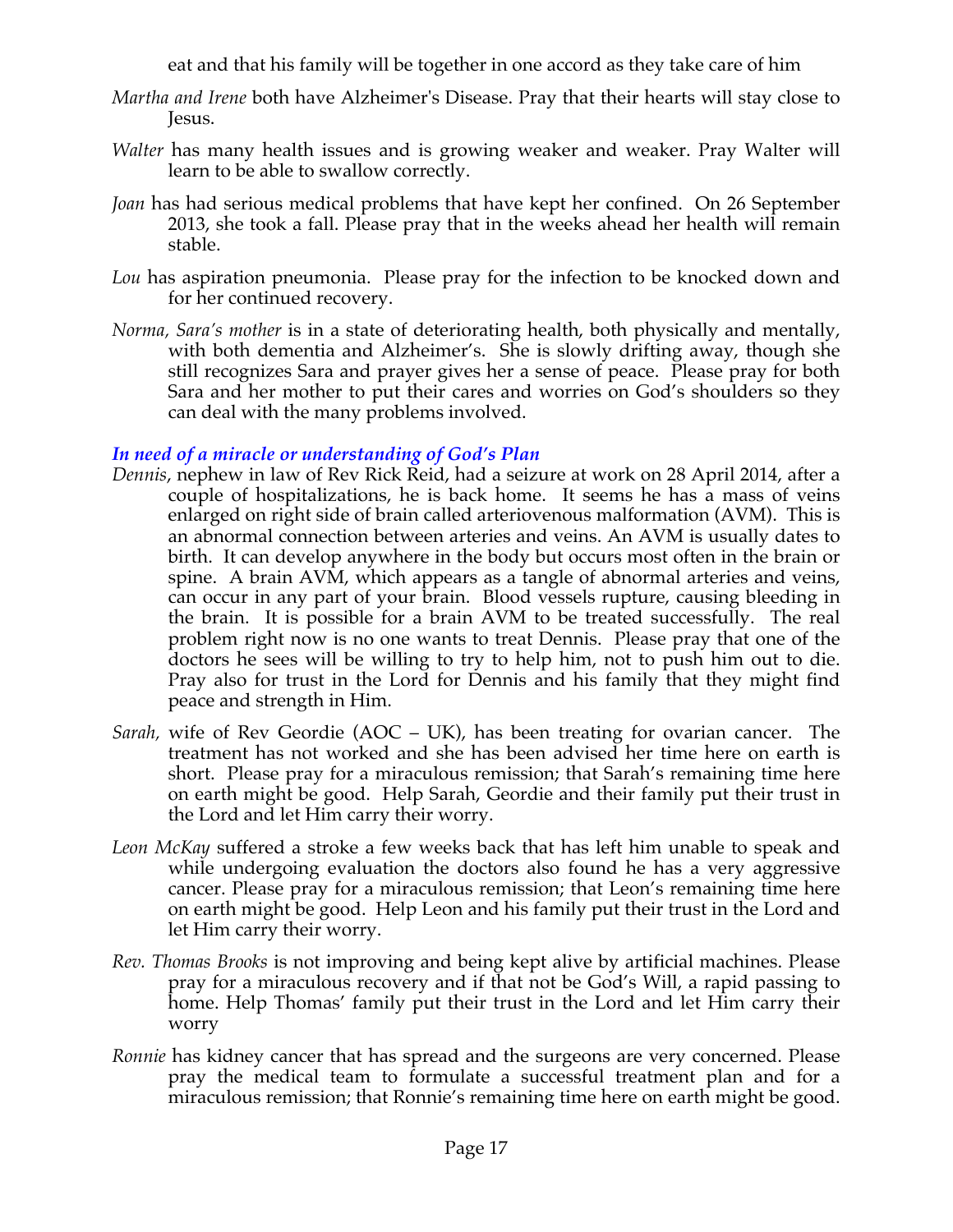Help Ronnie and family put their trust in the Lord and let Him carry their worry.

- *Levi* was cancer free for 4 years and just discovered he has kidney cancer. Levi has a great deal of faith and said whether he is healed or God takes him home he will be fine. Please pray for the medical team to pay attention and to their best and for a good outcome. Pray also that Levi and family will be able to put their worry on God's shoulders. In particular, please pray for pain relief; Levi is 22 years old.
- *Ray Daley* is a member of the Royal Canadian Legion and served his country during the Korean War era. Ray is taking chemotherapy treatments for cancer. Meanwhile his son Trevor is in the hospital in a coma and seems to have lost the will to live.
- *Pat* has been under treatment for colon cancer for sometime. He has had major complications the last few days and your prayers will be appreciated by family and friends.
- *Dorothy* had pneumonia, on checking her lungs they found tumors which permeated the lung area. Further investigation found a primary site in the colon, with the lung being secondary. It would appear there is no viable treatment at this time. Please pray for a miraculous remission; that her remaining time here on earth might be good. Help Dorothy and her family put their trust in the Lord and let Him carry their worry.
- *Scott,* one of our Lord's ministers who collapsed a week ago and is in the ICU of a Medical Center since he had a pulmonary embolism, with a concurrent infection of several bacterial agents. He has stopped breathing on several occasions, and may have undergone brain damage. He currently is on DNR. Please pray for recovery so that he will continue to do his Lord's calling*.*
- *Becky* has fourth stage metastasized lung cancer and is not doing well with chemotherapy treatments. Please pray for Becky and her husband as they are together during this difficult time in their lives.
- *Jane* has fourth stage cancer and is not doing well. Please pray for Jane and her family as they are together during this difficult time in their lives.
- *Larry Howes* suffered a fairly severe stroke. 4 December 2012, doctors replaced a valve in a shunt that had been put in about two weeks before, and Larry responded very well. He was able to go home.

Pray also for confidence in our Lord for Larry and his family. Larry needs a miracle, pray for one. Please.

- *Colleen* has been battling pancreatic cancer over the last year and it has now spread to one of her lungs. Please keep her and her family in your prayers.
- *Christine* has cancer of the colon, which spread to her liver; she is receiving chemotherapy and is having difficulty eating. Please pray for the medical team treating her to pay attention and do their very best; pray also for confidence in our Lord for Christine and her family.
- *Todd* and *Kenny* have both been fighting osteocarcinoma for over five years and have been told their time here on earth is nearing its end, absent a miracle from God. Both are ready to go home and leave the pain, but would like to stay. Please pray for them and their families.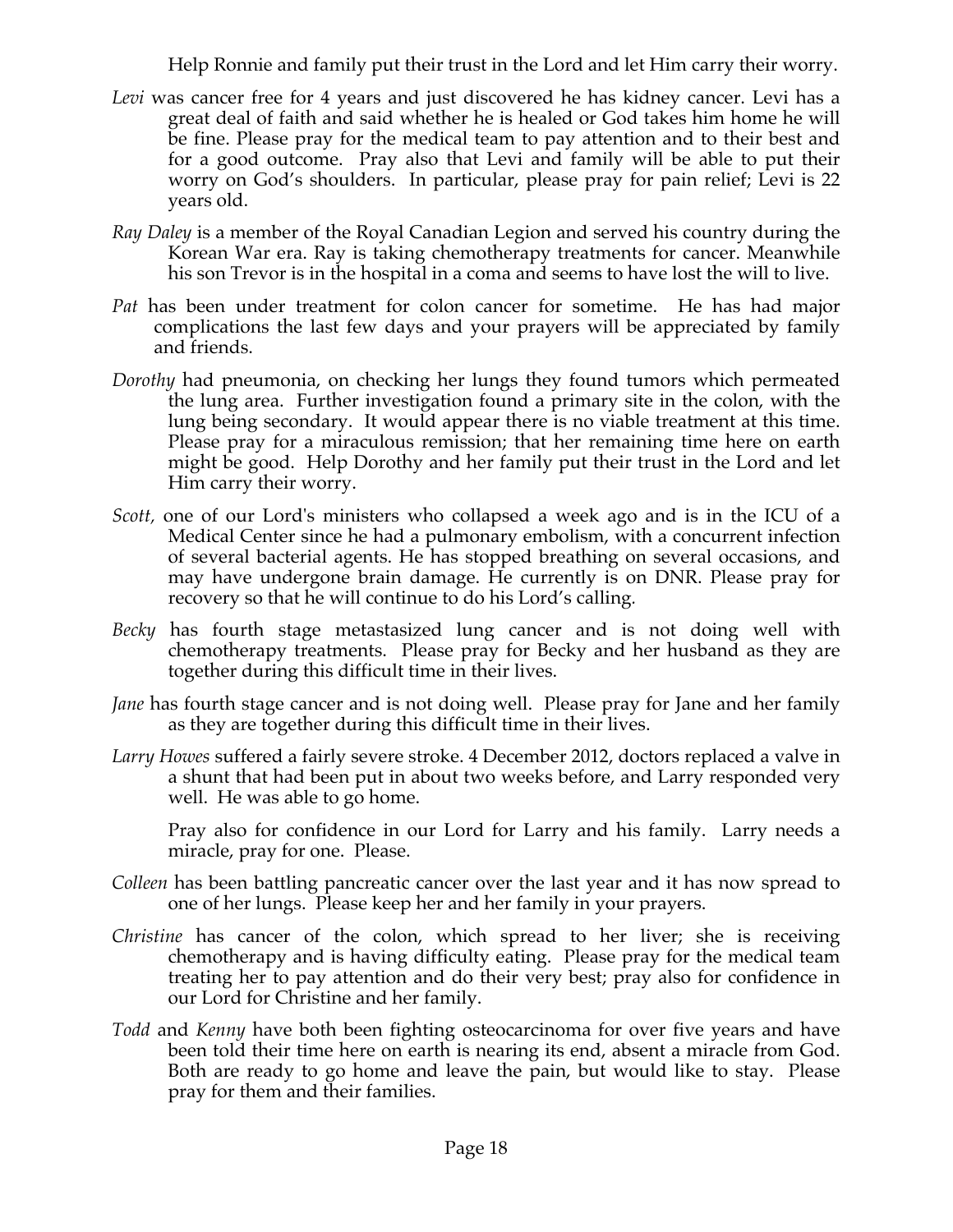# *Surgery*

- *Nathan* is scheduled for surgery on 4 August 2014, to remove a tumor near his heart and probably a lung also. Please pray for strength, courage and understanding for Nathan and his family; as well as for God's guidance for the medical people treating him that they might find the best course of treatment.
- *Jane* underwenr heart valve repair surgery on 3 July 2014. Please pray for full recovery. Pray also Jane and her family to put their worry on God's shoulders.
- *Weir* is a survivor of two malignancies (prostrate and colon). Recently Weir underwent further tests and he will have to have almost all of his large intestine removed. His surgery was Friday 28 March 2014. All will appreciate your prayer.
- *Timothy Howes*, age 90, is expected to undergo resection surgery for a twisted bowel on 16 March 2014, due to his age and other complications this is an extremely tense surgery. Please pray for the surgical team to pay attention and to their best and for a good outcome. Pray also Timothy and his family, in particular his son Rev Ken, to put their worry on God's shoulders.
- *Melody Summers* of Gold Creek, Montana has been diagnosed with a brain tumor. She is a very special person in the Gregr family's lives. Please pray for the surgical team to pay attention and to their best and for a good outcome. Pray also Melody and her family will be able to put their worry on God's shoulders. Pray for a special miracle for her and her family.
- *Mario* has early-diagnosed prostate cancer and had surgery. Pray for complete remission and that Mario and his family will be able to put their worry on God's shoulders.
- *Eddie* has upcoming bladder surgery. Please pray for the surgical team to pay attention and to their best and for a good outcome. Pray also that Eddie and family will be able to put their worry on God's shoulders.

#### *Testing and Treatment*

- *Dick Gray* had developed a Merkle Cell carcinoma just under his sternum. He has traveled to Seattle, Washington where he has been examined and considered for a new type of treatment. Pray for those contemplating the treatment that they might be guided to the correct choice and do their very best. Pray also for peace of mind and trust in God for Dick and his wife Jennifer. Dick is the Treasurer and a Vestryman at Saint Paul's AOC in Missouri.
- *Janet Jessup* had a stroke on 3 July 2014. She has made some progress and is now out of the stroke unit and in the General Surgery and Care Unit. Please pray for those treating her to find the appropriate treatment and for trust in God and peace of mind for Name and her family, in particular her husband of 43 years, Rev Roger Jessup, minister of Saint Joseph of Arimathea Anglican Orthodox Church.
- *Beverly* was hospitalized for heart problems, she has weakness in her heart and asks your prayers.
- *Paul* has been in and out of the hospital for several weeks. Pray that the Doctors will find out what is wrong with him and he will be healed.
- *Dennis* had a stroke on 30 May 2014. Pray for his wife and family during this time of recovery Pray for strength, courage and understanding for Dennis and his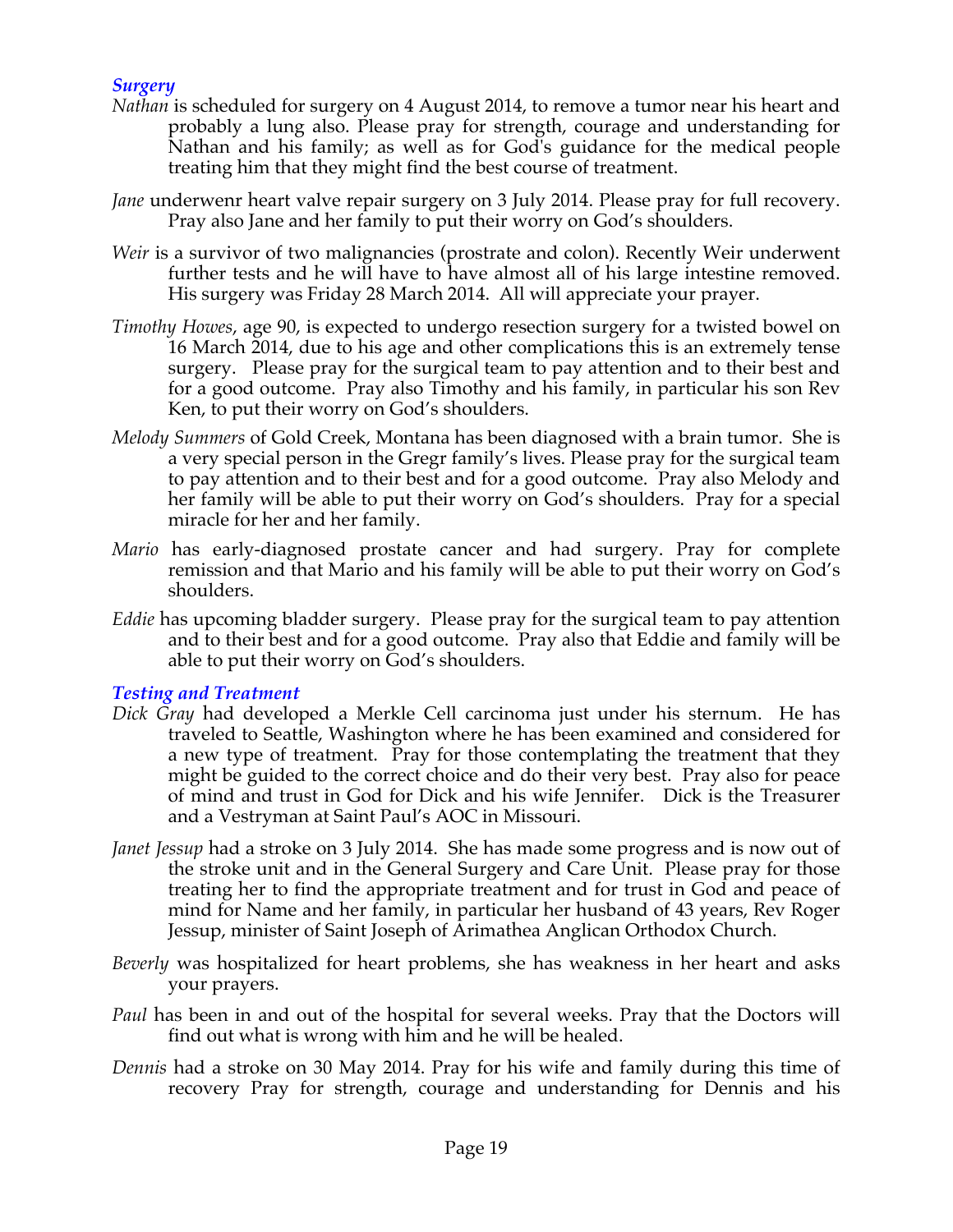family, most particularly his wife; as well as for God's guidance for the neurologists and other medical people treating him they might find the best course of treatment and allow Dennis to heal completely.

- *Liz Strauch* had a pineal cyst, which in the end responded well to a surgical draining last year. Since November 2013, similar symptoms have returned. A CT Scan turned up what is thought to be either a new cyst or an enlarged pineal gland. More testing, including an EEG is in the works. She can no longer work. Pray for strength, courage and understanding for Liz and her family, in particular her husband Ken and sons Caleb and Nathan; as well as for God's guidance for the medical people treating her that they might find the best course of treatment and allow Liz to heal completely.
- *Steve* fell from a roof Saturday, 5 April 2014. His injuries were multiple, extensive, severe, and life threatening. He is slowly making improvements. He still has a long road to travel and is still in great need of prayers. Yours are very much appreciated. Pray for strength, courage and understanding for Steve and his family; as well as for God's guidance for the medical people treating him that they might find the best course of treatment and allow Steve to heal completely.
- *Faye* is in the hospital because she is weak has been receiving blood transfusions. Pray for strength, courage and understanding for Faye and her family; as well as for God's guidance for the medical people treating her that they might find the best course of treatment and allow Faye to heal completely.
- *Tom* has heart and kidney problems. Pray for strength, courage and understanding for Tom and his family; as well as for God's guidance for the medical people treating him that they might find the best course of treatment and allow Tom to heal completely.
- *Harold* has had a severe stroke. He is now home, but his family is looking for a rehabilitation facility to help him recuperate. Pray for strength, courage and understanding for Harold and his family; as well as for God's guidance for the medical people caring for him that they might find the best treatment facility to allow Harold to heal completely.
- *Joe* has had a preliminary ALS diagnosis. Pray the final diagnosis will something that will allow him to continue taking care of his devoted young family. Pray for strength, courage and understanding for Joe and his family; as well as for God's guidance for the medical people treating him that they might find the best course of treatment.
- *Mark* had swelling and fluid buildup in his lungs. It appears things may be getting under control. He needs to use a Bi-Pap mask to breathe until his lungs clear and he hates it. Pray that he will be able to adapt so his lungs can clear. Please pray for peace of mind and trust in the Lord for Mark, as well as for his family, and for God's guidance for the medical people treating him that they might find the best course of treatment.
- *Preston* is reacting poorly to recent neck surgery and now has problems with his liver count; Physicians feel that dialysis will help. There may be a blockage in the bowel and an operation might be necessary. Please pray for the medical team to pay attention and to their best to determine how to help Preston and for a good outcome. Pray also that Preston and family will be able to put their worry on God's shoulders while Preston does his best to facilitate a return to good health.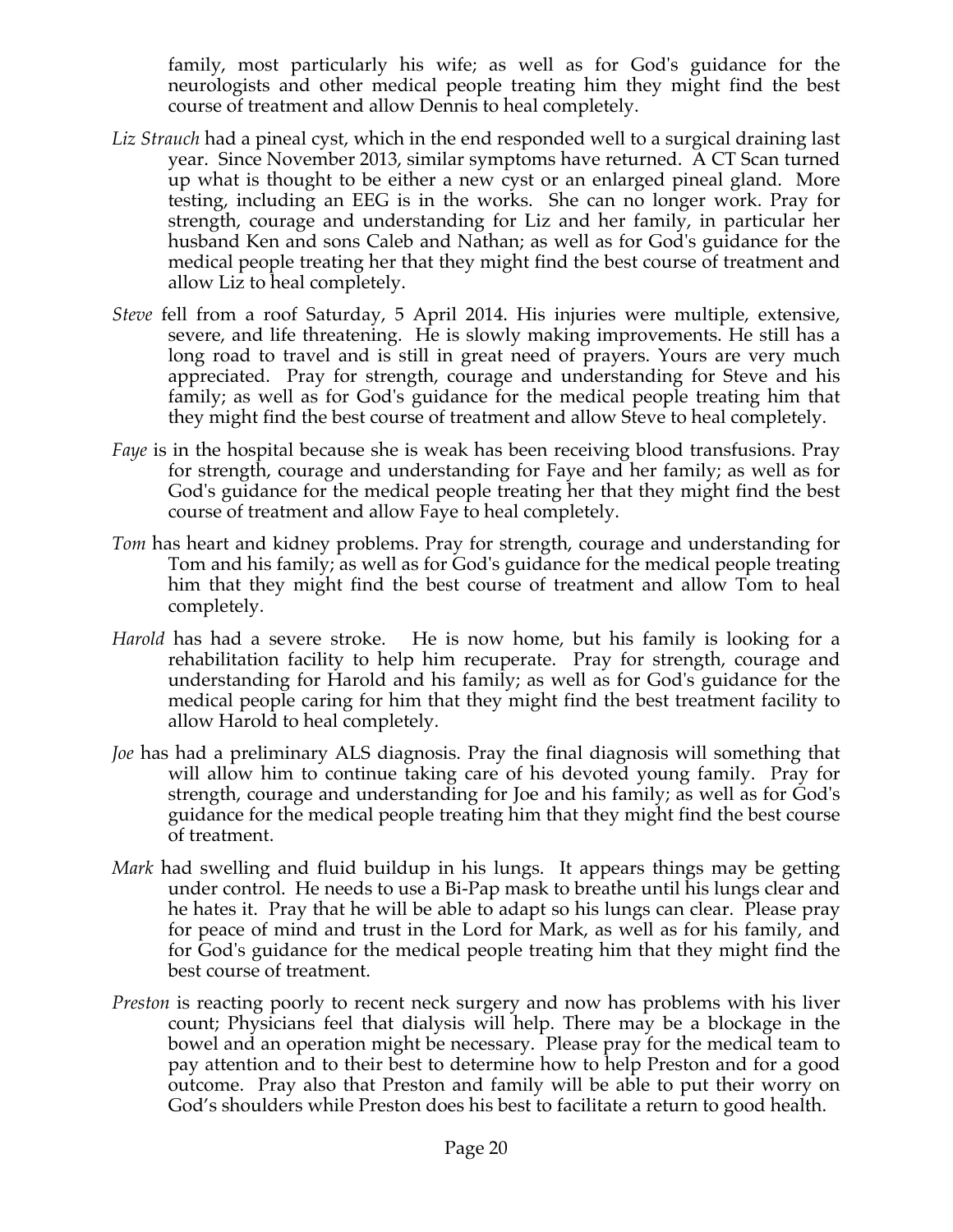- *Marianne* is hospitalized with a perforated colon. Please pray for peace of mind and trust in the Lord for Marianne, as well as for her family, and for God's guidance for the medical people treating her that they might find the best course of treatment.
- *Erica* has a non-malignant Brain Tumor which cannot be surgically removed due to the size and location. They are going to attempt chemotherapy. Please pray for peace of mind and trust in the Lord for Erica, as well as for her family, and for God's guidance for the medical people treating her that they might find the best course of treatment.
- *Brenda* is in the hospital because of bleeding on her brain. Please pray for peace of mind and trust in the Lord for Brenda, as well as for her family, and for God's guidance for the medical people treating her that they might find the best course of treatment.
- *Mackenzie* is a young girl with leukemia. Please pray for peace of mind and trust in the Lord for Mackenzie, as well as for her family, and for God's guidance for the medical people treating her that they might find the best course of treatment.
- *Mack* has had diabetes most of his adult life. Circulation in his legs is very bad and doctors are considering amputation. Please pray his medication will help and he will not face amputation. Please pray for peace of mind and trust in the Lord for Mack and for God's guidance for the medical people treating him that they might find the best course of treatment.
- *Michael* has been diagnosed with lung cancer recently after making it through gastro intestinal cancer last year. Please pray for peace of mind and trust in the Lord for Michael and his wife Gayle; as well as for God's guidance for the medical people treating him that they might find the best course of treatment.
- *Ken Strauch* has been tired and is anemic, he had a colonoscopy which found a pair of polyps which were removed and are being tested. Just for good measure they found he has a hiatal hernia with ulcers, basically part of his stomach is pushed up into his esophagus and is bleeding from there. Sounds like there may be surgery involved. Please pray for peace of mind and trust in the Lord for Ken and for God's guidance for the medical people treating him that they might find the best course of treatment.
- *Adriano* is in the hospital due to high sugar and high blood pressure. He is very weak and will appreciate your prayers.
- *Heather* recently found out she has cancer. Please pray for peace of mind for her and for the medical team treating her will be guided to the right solution.
- *Jim* has had an aneurism and blood clots. Pray that healing will come.
- *Georgia* has liver and pancreatic cancer. The doctors are evaluating whether to do surgery and how to tackle the disease. Georgia is a faithful Christian and she will appreciate your prayers. Pray for God's guidance for the medical people treating her that they might find out the source of the problem and best course of treatment. Pray also for peace of mind and trust in God for Georgia and her family.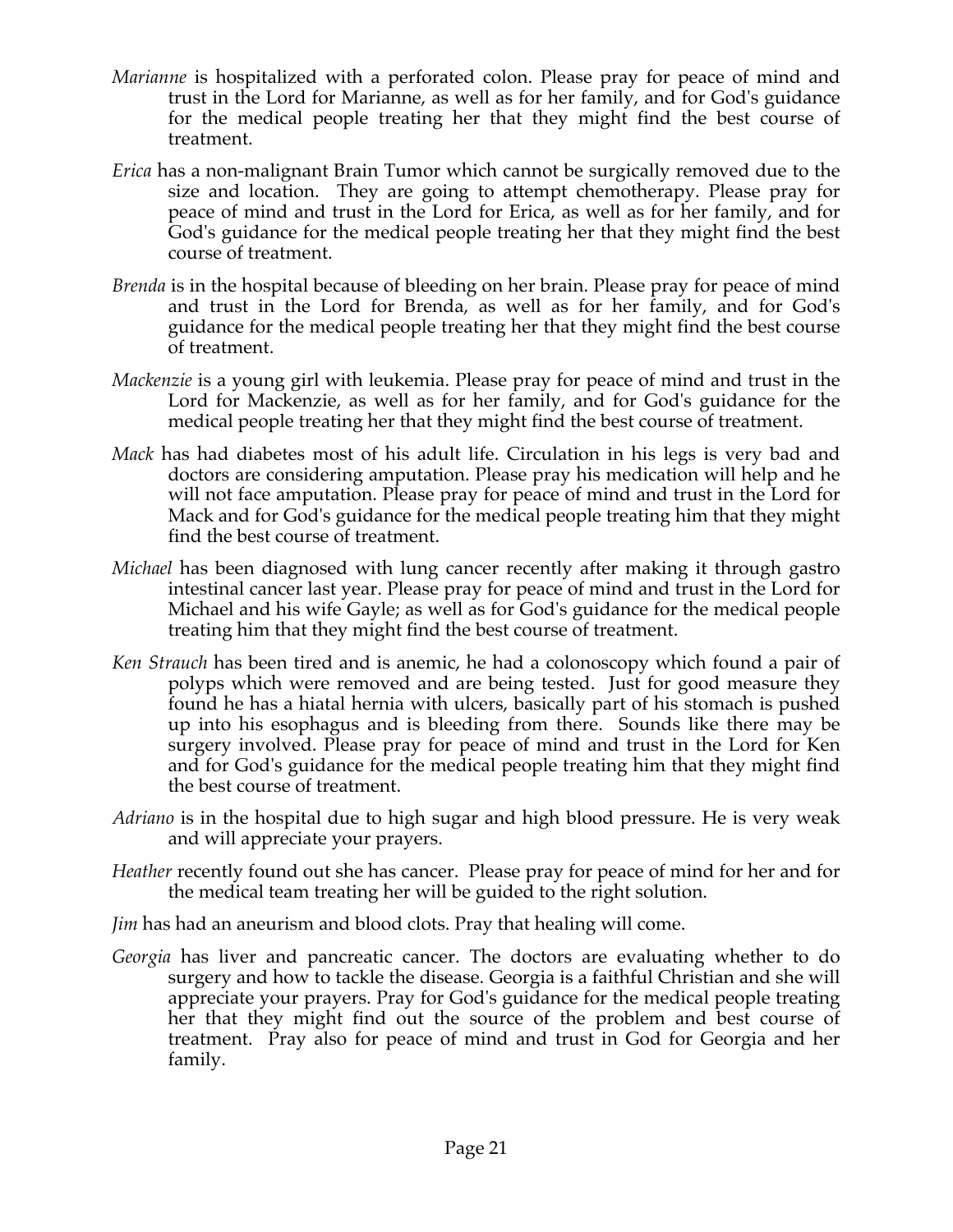*Lana's* doctor found something on her lymph nodes and ovaries. Pray for God's guidance for the medical people treating her that they might find out the source of the problem and best course of treatment. Pray also for peace of mind and trust in God for Lana and her family.

# *Healing*

- *Stan* is going through chemotherapy and radiation treatments for cancer. He is elderly and the treatments are tiring him. Please pray for his wife *Marvelene* as they do this together.
- *Casey* has strep throat along with her mother Deanna and Grandmother Virginia. Please pray that the other members of the family may stay healthy while those with strep throat recover quickly and rapidly.
- *Meg* recently found out she had heart problems causing low blood oxygen levels, loss of focus resulting in an emergency room crisis. As a result of the symptoms she made errors on the job that caused her to lose her job. She is grateful for the excellent medical care she has received and optimistic, feeling with God's intervention in her life her health may be reversed and a new job will become available.
- *Barbara* has serious problems with her Sciatic Nerve. Please pray for guidance for those treating her, for relief of the severe pain, for trust in our Lord for Barbara and her family, for healing.
- *Donald* is in the hospital and had his leg amputated on 14 April 2014. Pray he will adjust and healing will begin.
- *Dallmus* has lost 40 to 50 percent of his sight. Pray he will learn to cope with the situation and that he will trust in God to heal as He will.
- *Lucius Dabney* (father of Rev Bryan Dabney) is now at home recovering from an infection. Please pray for a complete healing of the infection and return to health.
- *David* has many concussions and unable to go to school, read books, watch TV and has headaches and migraines. He has trouble sleeping and his family will appreciate your prayers for this 10 year old young man.
- *Barbara Apple* fell the week of 11 January 2014, in her home, breaking her right humerus (the large upper arm bone) in a spiral fracture, which cannot be set. Movement is very painful and due to a total lack of energy, she is more or less bedridden. Healing does not seem to be going well at this point. Pray for inspiration for those caring for her that they might find the appropriate treatment. Please pray for Barbara to put her trust in the Lord, look to Him for strength and for her to gain energy so she does not lose the mobility she has; pray for a full and rapid recovery. Please pray also for her husband Bob who is taking care of her that he might be comforted and strengthened in this time of stress.
- *Gladys* has breast cancer and has had a lumpectomy. She needs to take a year off of her work to have chemo treatments.
- *Alwin Jack* has had a stroke and recently has had a relapse. Please pray for those who treat Alwin that they might chose the best possible treatment and pray for peace of mind for Alwin during the recovery phase.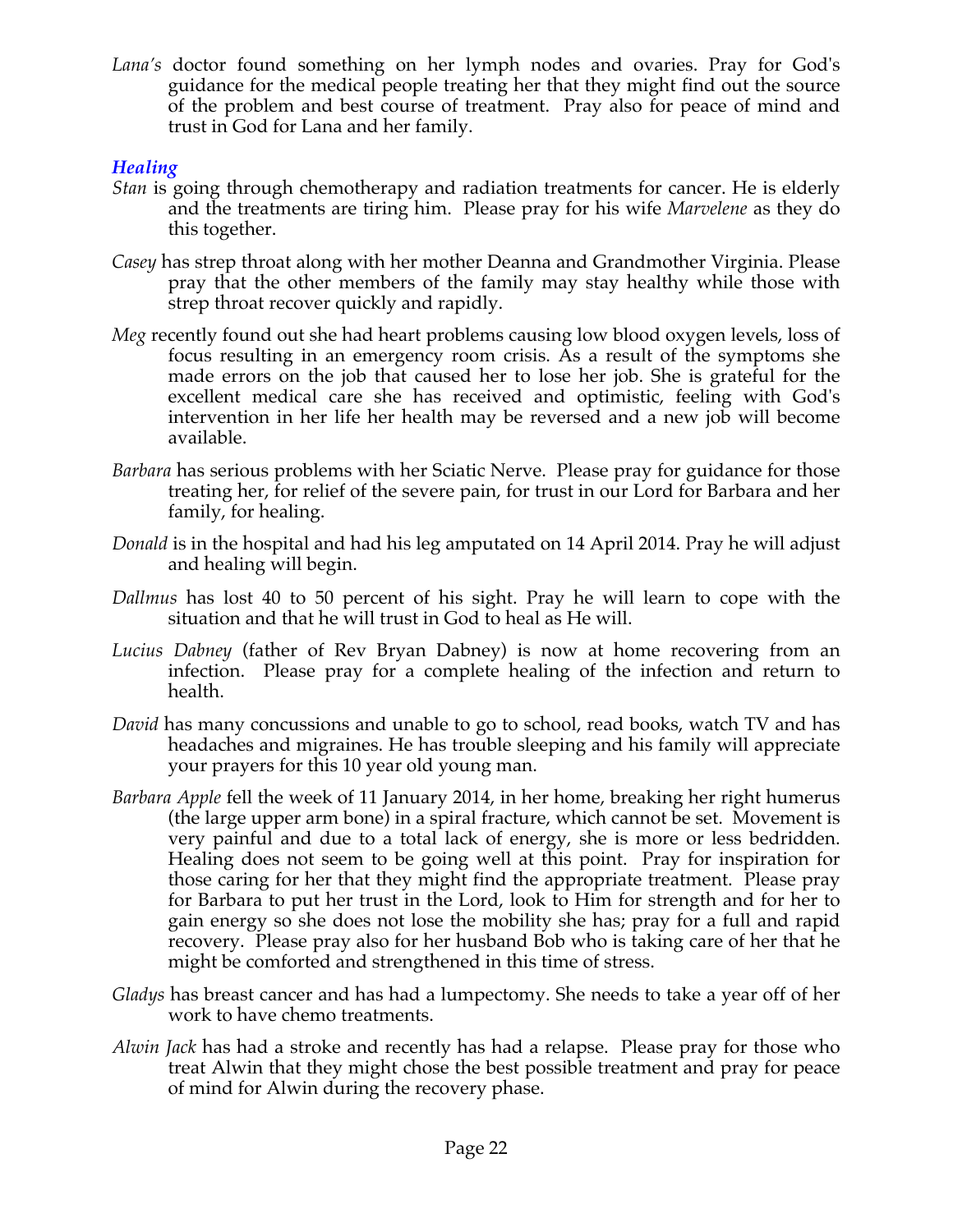- *Sylvia Lee,* Sandra Lee's mother, had been suffering from undiagnosed kidney failure; doctors finally figured out what the problem was and offered her "hospice care", a second opinion suggested dialysis. She is now on dialysis. Please pray for strength and vitality to return to her and for peace of mind for Sylvia and her family, as well as their continued faith and in God as the Great Physician. They pray for help to listen to God's voice and guidance through this journey together.
- *Carolyn* has Multiple Sclerosis with complications. Pray Carolyn and her children will be close to our Lord Jesus Christ as they and family members help to ease the problems.
- *Jeong* was in an auto accident and sustained a serious back injury. Please pray for a full and rapid recovery.
- *Dale* was hospitalized Sunday 25 August 2013, after a heart attack. Please pray for guidance for the medical team treating him and for peace of mind for Dale and his family.
- *Gil Garcia* developed a bed sore which precludes sitting and is now confined to his bed. Gil has very smooth and delicate skin, please pray for a rapid healing of the sore so he can get out of bed and move around in his chair. Gil spent almost a year in the hospital the last time this happened. His faith and his attitude are almost beyond belief, he is an example to us all. But, we pray this time he will heal quickly. Pray also for his lovely wife Mary who takes care of him. Pray for both of them also for strength to deal with the loss of their son Bernie.
- *Bill* had malignant growth removed from a lip last month and seems to be experiencing a re-growth of the cancer. He asks your prayer for the medical team treating him and for peace of mind for himself.
- *Hank* has osteoporosis, which has caused him a great deal of pain and inconvenience in the past few years. Pray for his healing and that his medical bills will be met.
- *Evelyn is* an elderly woman who has had problems with her eyes and is now blind. It appears some sight will return shortly, pray for that to happen!
- *Joanne* has begun kidney dialysis as a result of kidney failure due to extensive chemotherapy. Additionally she cares for an adopted drug addicted baby who is now nine years old. Please pray for her to keep her faith, to let the Lord carry her worry and concern and to give her strength. Pray also for those treating her that they might pay attention and do their best.
- *Mr. N. Anand* is in the hospital and is seriously ill. He is being encouraged to pray for repentance of his sins and to depend upon our dependable God for a cure and recovery of his health. Pray that he will be a strong witness for Christ.
- *Jacob* has been going through some dental procedures and has some pain and aggravation with the numbness. Please pray for comfort and strength for him, as well as for guidance for the medical team treating him that they might pay attention and do their best.
- *Jean* fell and broke her ankle in three places. She will be in the hospital for rehabilitation for the next 6 weeks. Please pray for comfort and strength for her, as well as for guidance for the medical team treating her that they might pay attention and do their best.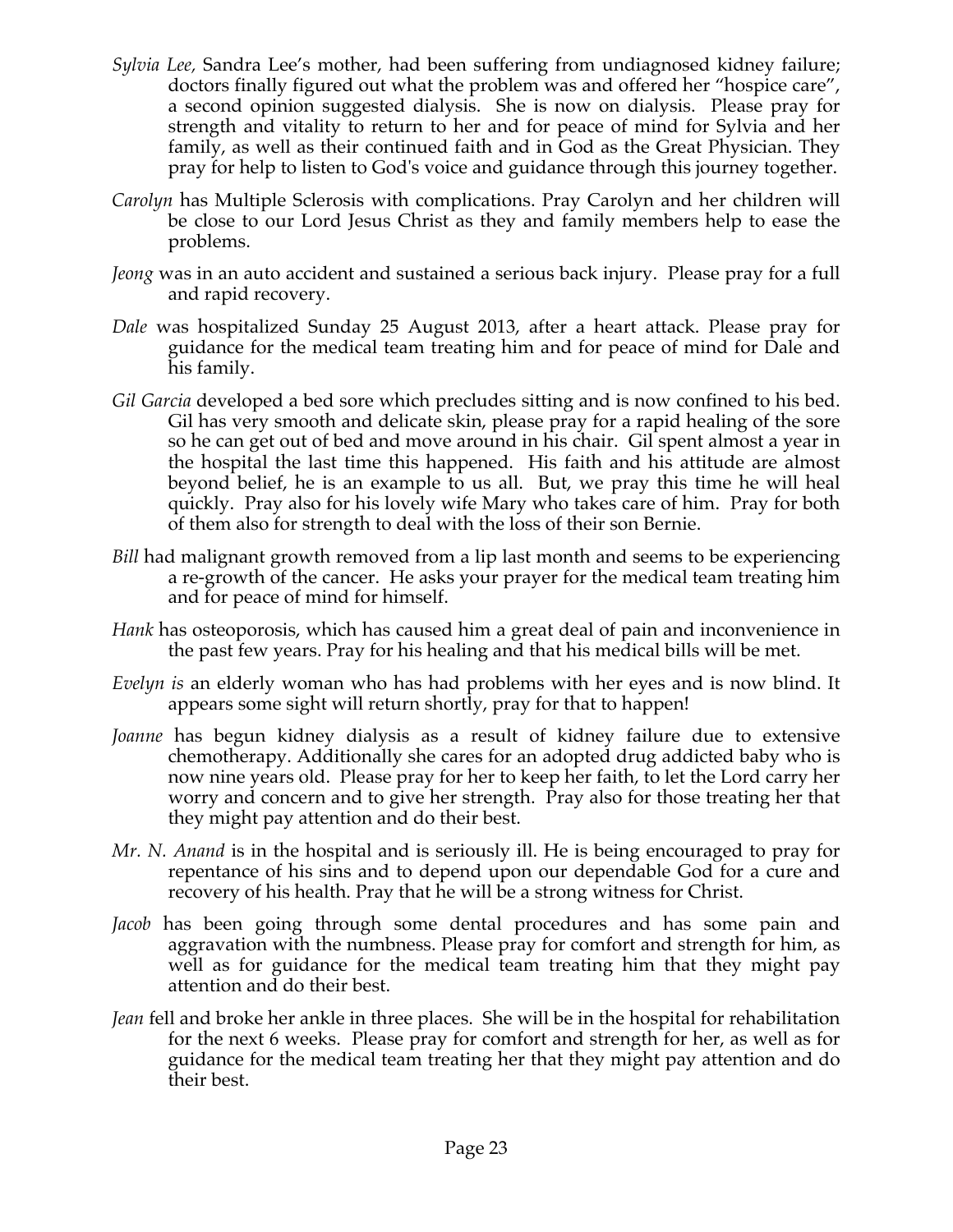- *Bud and his wife* for their continued welfare and enthusiasm. Bud has been advised of an aneurism in his heart of a size not mandating immediate surgery. This comes at a time when he has sole care of his wife who recently broke two vertebrae and thereafter sustained pneumonia.
- *Virginia* has Sinus and Allergy problems giving her severe problems. Pray that the Doctor will discover why it continues and find a cure.
- *Steve Thornell* had a brain aneurysm, which was found before it burst. He is home from the hospital and working hard on recovery. He lacks energy from seven days in the hospital. His doctor told him he has to make serious life changes. One of the two main arteries in the back of the head is now completely closed. He must take blood thinners, he has thick blood and recent chemotherapy made it worse. Steve has always operated at 110 percent, he needs help to slow down. Please pray for trust in the Lord and a full and rapid recovery. Pray for peace of mind for Steve and his family.
- *Arlen* is receiving treatment for lung cancer and recently experienced a ruptured colon during treatment. She is alone in Oregon but does have a friend who has traveled a great distance to be at her side. Please pray for guidance for the medical team treating her and for strength and trust for Arlen.
- *Oscar* discovered some time ago he had blood clots in his leg and lung. He has been treated for them and has not been cured. He now will be facing surgery. Please keep him in your prayers.
- *Angela* had an ischemic stroke (clot). Please pray for guidance for the medical team treating her and for strength and trust for Angela. Please pray also that she and her family might put their worries on our Lord's back so she can work hard towards recovery.
- *Nora* had a stroke mid February 2013. Please pray for guidance for the medical team treating her and for strength and trust for Nora. Please pray also that she and her family might put their worries on our Lord's back so she can work hard towards recovery.
- *Linda* has been hospitalized for several days with a gastrointestinal problem. Please pray for guidance for the medical team treating her and for strength and trust for Linda.
- *Dester* is suffering from unknown skin and diseases. Please guide the medical team treating him to find out what the problem is and cure it. Pray also for Dester to trust in the Lord.
- *Lee* has Arterial Fibrillation; the medical people are not sure how to help her. Please pray for guidance for the team treating her and for Lee and her family to make the right decisions regarding treatment..
- *Nell* recently adopted two children and has just been diagnosed with multiple myeloma.
- *Mary Lou* has been suffering with seizures. She was in the hospital with a 24 hour monitor and is being sent home from the hospital with two medications and orders to return in 2 months for another MRI to review whatever is going on in her brain. Please pray for guidance for the medical people treating her, as well as peace of mind and trust in God for her and her family.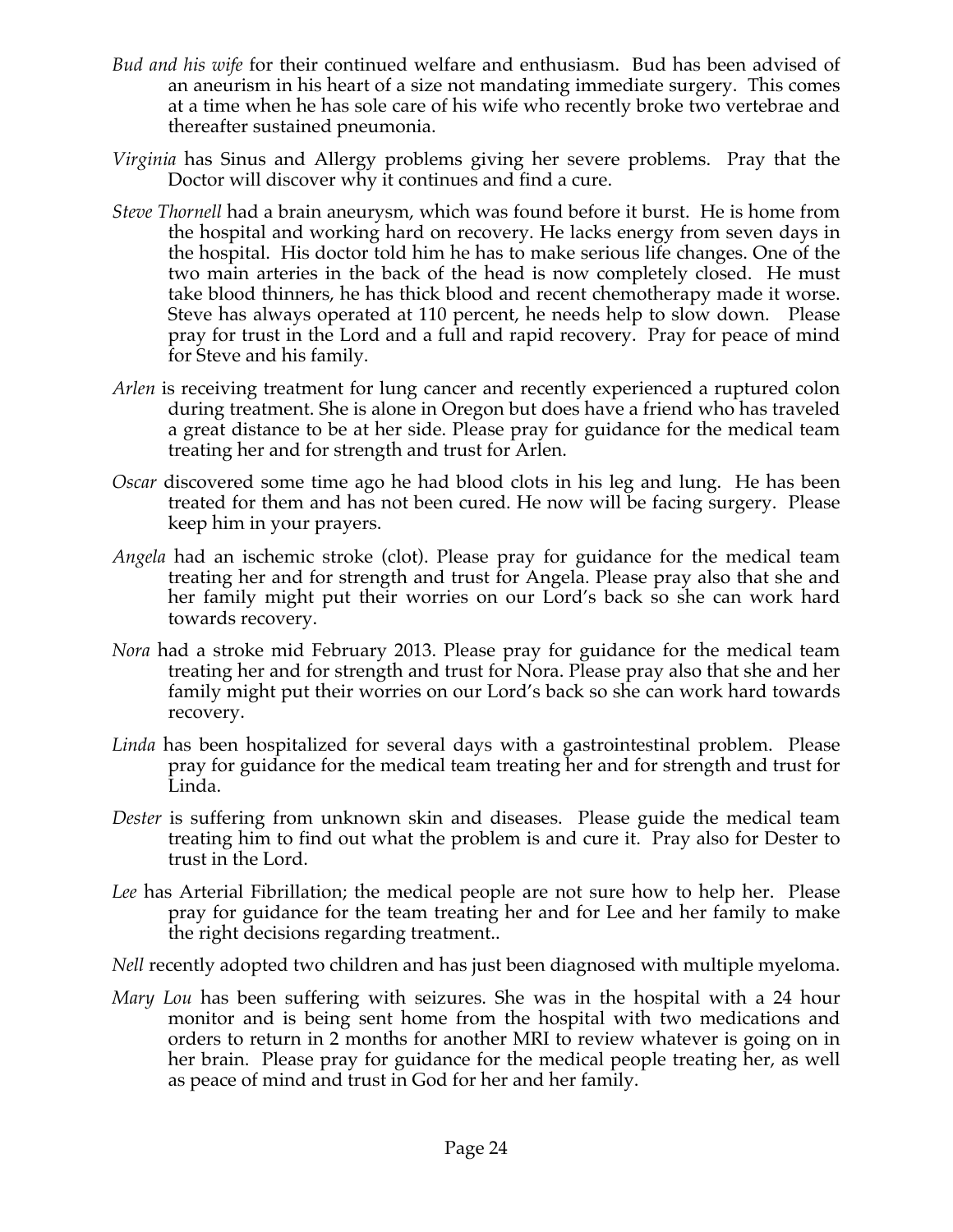- *Kathleen* has spent the last two weeks in the hospital. She has been diagnosed with colitis, shingles and possibly colon cancer. Pray she will be comfortable and begin to heal.
- *Rachel* has Mitochondrial Myopathy. This is a hereditary disease of the muscles and they do not have a cure for it. Part of her pain is her family does not believe she is indeed ill, as she appears to be just fine. Please pray her family will learn the truth and be supportive of her; pray also the medical people treating her will find the right measures to minimize the disease. Most particularly pray for Rachel's trust in God.
- *Nicolas* is in the hospital with serious symptoms of a heart disorder. Please pray for peace of mind for him and guidance for the medical team looking for the cause and cure.
- *Mrs. Baek* an elderly women fell and injured her spine. Doctors cannot repair the spinal injury due to her age. She fell again the morning of 12 December 2012, breaking her collar bone which is also untreatable. Mrs. Baek is in severe pain and will appreciate your prayers.
- *Juanita* is a young girl who was in a coma because of a blood disease. She has not come out and is gaining strength. They are awaiting results from blood samples. Her family thanks you for your prayers and asks that you continue.
- *Barbara* had an accident while cooking and the pressure cooker blew up in her face, causing second and third degree burns over her face and upper body. Because of this she has incurred kidney problems and may need a transplant.
- *George* had foot surgery. Please give thanks for the surgery and pray for a full and rapid recovery.
- *Nellie* is in the emergency room of a hospital in a great deal of pain. Please pray for peace of mind for her and guidance for the medical team looking for the cause and cure.
- *Lauralee Meade* underwent a lumpectomy on Friday after Thanksgiving. A further anomaly has been discovered and she had additional preventative radiation treatment. Please pray for a complete remission of the cancer. Pray also Lauralee will maintain her great attitude and trust in God.
- *Kevin Gerhart* discovered cancer on his neck. He underwent radiation and chemotherapy. Please pray for the medical team treating Kevin that they might pay attention, do their very best and find the source; that the treatment might be successful and he might live a long and healthy life to His honor and glory. Pray also for trust in God and peace of mind for Kevin, his wife and family.
- *Bill, Sara's husband,* had a third abdominal surgery on 22 November 2011, to remove a tumor. Bill is doing better keeping the doctor's instructions, for which we are all grateful, including taking chemotherapy once a day for one more year. He has decreased the consumption of alcohol and eating at least mostly properly. Please pray for help for him to continue do all this. Please pray also that Bill might turn his heart outward to help those around him, as well as live a long and healthy life to the honor and glory of God. Pray also for peace of mind for Bill and his wife Sara.
- *Kay Denton* (Mrs. Kay) has had a chest infection, perhaps viral, but seems to be getting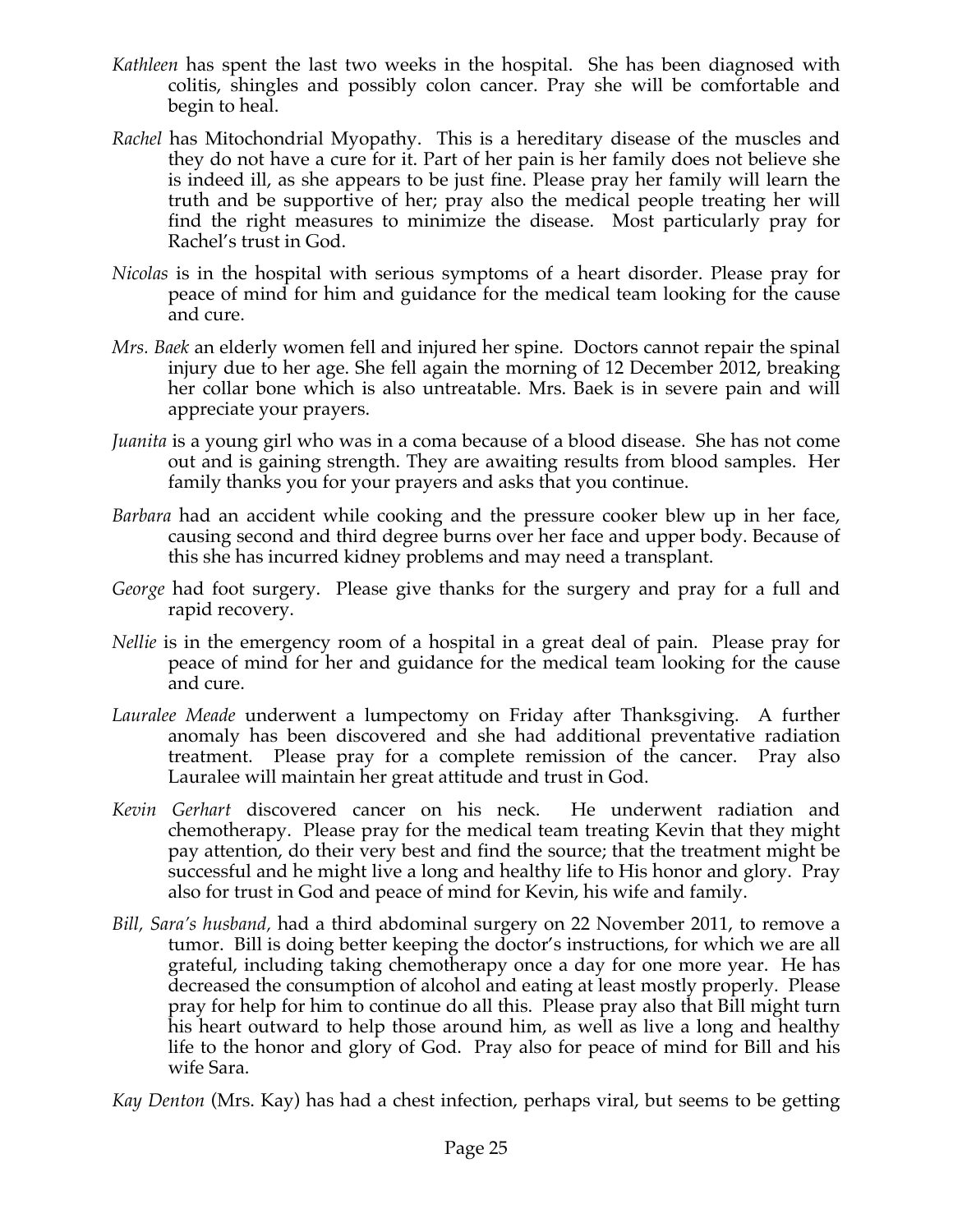better. She actually sent an iMessage last week, but did not hang around for a response a minute later! Please pray for continued peace of mind for Mrs. Kay and her family. Give thanks for her trust in the Lord and her positive attitude.

- *Matt Alcantara*, age 16, came back with ZERO SCANS again in December 2013! Matt has Osteosarcoma (bone cancer), a very rare and often lethal form of cancer with limited treatment options. This is a disease that is about 90 percent fatal in a couple of years. He has no hip joint on one side, but he walks and swims! Courage? Guts? You bet! Please also give thanks for the great faith of Matt and his entire family. Their faith and trust is a wonderful example for each and every one of us. But, now is not the time to stop praying. Actually, it never is the time to stop praying!
- *Judith Clingwall*, is afflicted with Multiple Sclerosis (MS). She is currently in Laurel Place, an extended care facility in Surrey, British Columbia. Judith's condition has worsened recently. Please pray for her to take an active part in her own life, for her strength, peace of mind, trust in God and remission of the disease so she might return home to her family. Pray also for strength for her husband Martin as he deals with all the problems and stress of Judith's situation.
- *Vince (age 15),* reoccurrence of Osteosarcoma, recent testing found a nickel sized tumor in his lungs. The doctors are consulting with a specialist in Houston. Please pray for guidance for the medical team and for peace of mind for Vince and his family.

## *Thanksgiving and Continued Healing*

- *Mary Thornell* had surgery on 30 October 2013, at the Riverside Community Hospital to remove a huge mass along with about ½ her colon and part of her lower bowel. Mary finishes chemotherapy 17 June 2014. Tests the week of 2 June 2014 showed totally clear scans. For now, treatment is done after the last chemotherapy session. Please give thanks for the great result and also for the strength, guidance and peace of mind our Lord gave Mary and her husband Jim, as well as daughter Janice and son Jimmy, she underwent treatment. Please pray she will stay free of the cancer in the future.
- *Eli* a two month baby is back home after going to the ER the night of 28 May 2014, not able to breathe. Please give thanks for her recovery and pray for strength, courage and understanding for Eli's family; as well as for God's guidance for the neurologists and other medical people treating Eli they might find the best course of treatment and allow Eli to heal completely, as well as for strength and understanding for the parents.
- *Jim* has been hospitalized and had several operations for cancer the last few years. The physicians discovered a number of spots; but his exam was better than expectedprayer changes things and he thanks you for your prayers. Please continue him in prayer for he will have another scan in April.
- *Al* had an abscess found on his liver for which he was hospitalized, it turned out to be benign and will not require surgery, he has been released from the hospital. Please give thanks for this good result and pray for continued healing.
- *Elma* is suffering from cancer. She was taken home from the hospital on the advice of her Doctor. We were asked to pray that Elma's remaining time here on earth might be good and that Elma and family might put their trust in the Lord and let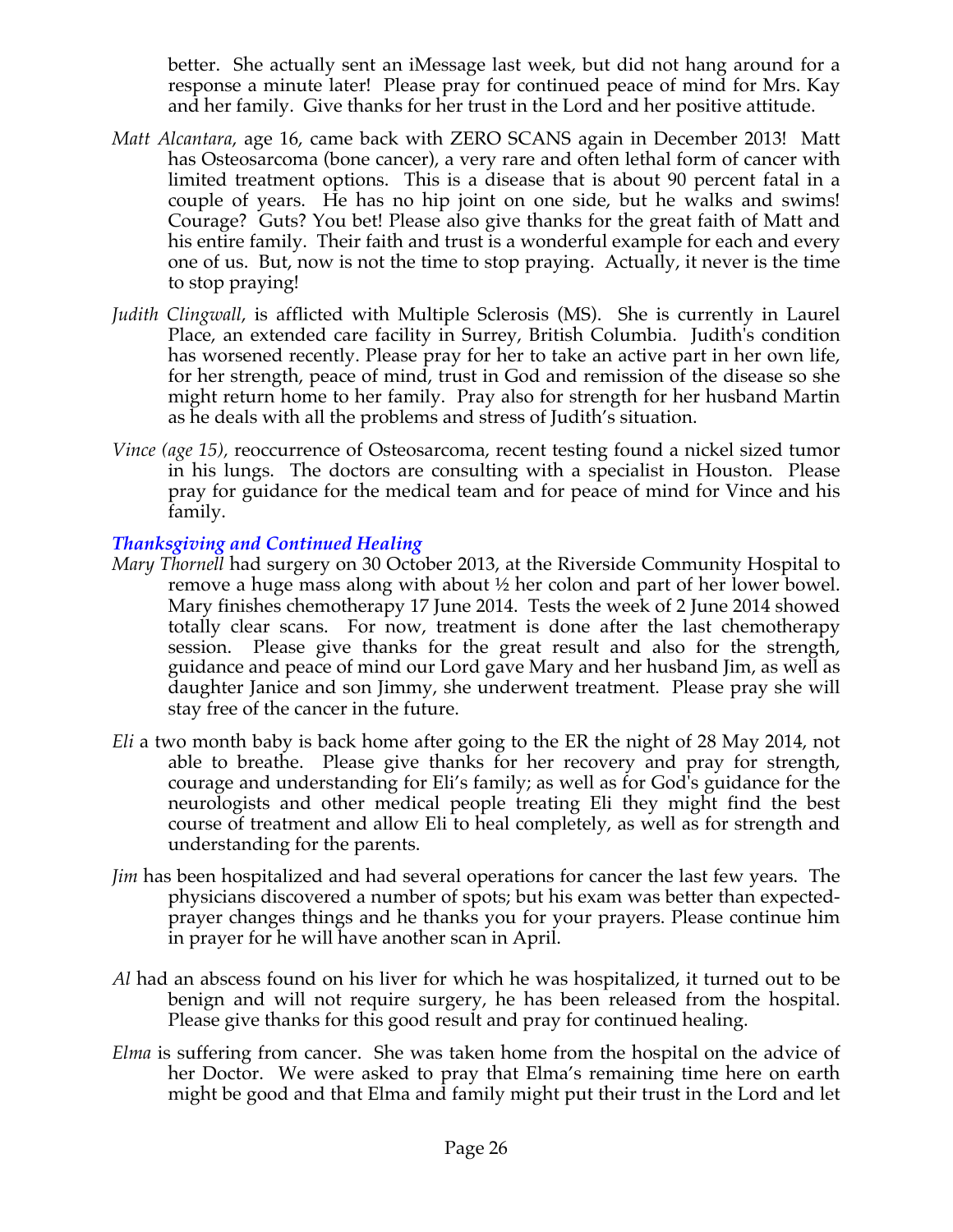Him carry their worry. Since then, Elma's Bishop told us a great Miracle of the Lord is working over Elma. Doctors sent her home to die, but now she seems to be doing all right. On behalf of her, thank you for all of your prayers. Please continue praying for her complete healing.

- *Ian Allen* had back surgery on 5 February 2014, which went very very well. He is home and pain free. There is a recovery process head, but he has his daughter with him for the next week to help with that. Please give thanks for the surgical team paying close attention, doing their very best and for a good outcome. Pray for peace of mind for Ian and his family as healing continues.
- *Erica* had surgery on 7 January 2014, for a non-malignant brain tumor. They got most, but not all of the tumor, things seem good for now. Please give thanks for the surgical team doing their very best and for a good outcome. Pray for peace of mind for Erica's family as healing and treatment continues.
- *Jim Curl* had a stroke November 2013; he has recovered pretty well, but still has memory issues. Jim asks that you give thanks for his great recovery and pray that his memory will continue to improve.
- Please join together in thanking the Lord for strengthening *Christopher*, a young man with psychological problems who departed meds to a bad effect, for his maintaining healthy discipline the last six months, and join together in praying that he continue to be infused with strength and rationality.
- *Dennis* has heart problems; now the medical people treating him discovered a large mass on his liver which turned out to be a cyst! Please give thanks for this great development and pray for peace of mind and trust in the Lord for Dennis and for God's guidance for the medical people treating him that the contemplated surgery might go well.
- *Dwight* had major oral surgery, for which he gives thanks. He is recovering slowly and asks your prayers to speed the process.
- *Mike* was very ill in hospital. He is doing much better now and his family asks you to give thanks for the miraculous recovery. Mike is a veteran who has served his country when she called. Please pray he will open his heart to God so He can make Mike's crooked road straight and pull him towards the summit rather than to the pit.
- *Dick*'s left arm was amputated after treating for Merkel Cell carcinoma over a year ago. He is now believed to be cancer free and is waiting to be fitted with an artificial arm. Please join Dick and his family in giving thanks to Our Lord Jesus Christ for his recovery as well as for their trust in God.
- *Traci* had surgery colon cancer on 27 December 2012. The surgery went very well and she appears to be cancer free. But, she had a pulmonary embolism and another clot in the artery to the spleen which will keep her in the hospital for at least several days. Traci is beginning to be weary of her medical situation. Please pray that she will not become despondent. Pray that she will open her heart to God's Grace that He might enter in to her heart and strengthen her.
- *Bob Smouse* had shoulder surgery on 28 November 2012. While the surgery went well, he is still in pain and would also appreciate prayers for continued healing and the pain to subside. He promises to work very hard on recovery therapy.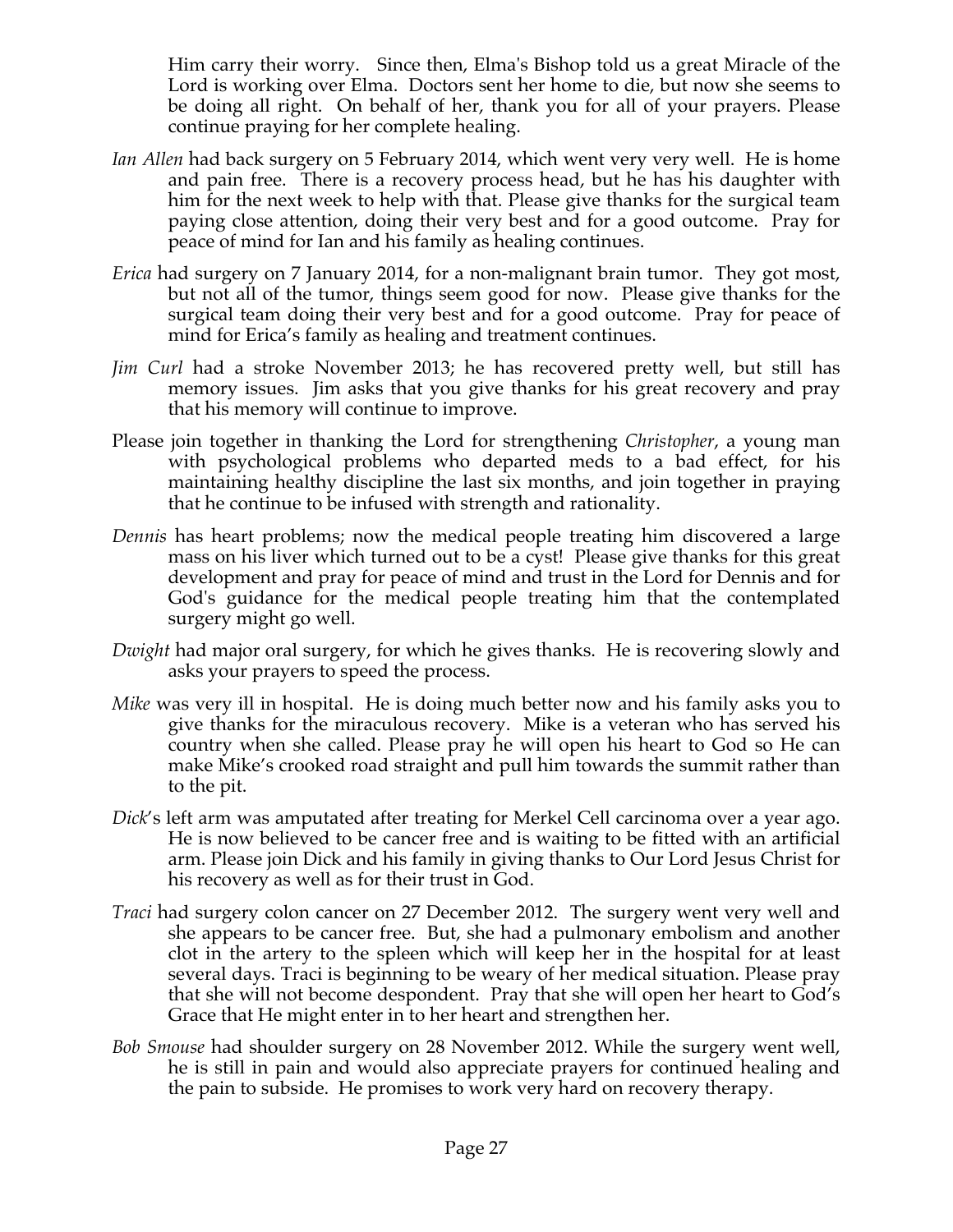*Carol Stone*, the sweet wife of Mike Stone, recovered far better than expected from a severe brain bleed, but fell recently and broke her hip. She still requires 24 hour care, which Mike provides with little help

Please pray for peace of mind and trust in God for Mike, guidance for the medical team treating Carol and strength for Carol as well as faith and trust. No one can ever understand the why of these things here on earth. Sara who passed this request on asks that you pray in both faith and hope.

#### *Business*

*Mark's* business is in difficulty. He works in a shrinking field, of which he is one of the country's true masters, but there is little work available. He asks that you pray that he can find a way to survive in his industry, which he loves and needs his talents. Pray he can find new sources of business and new ways of doing things, perhaps someone to partner with to better use his talents. Pray also for those who work for and with him that they might do their best to help.

#### *Financial Guidance and Employment*

- *Charlie* is coming along in his need of both spiritual and financial. Charlie feels that he has no skills, which is clearly incorrect, but nonetheless he feels that way. While on the one hand, he knows that is not right, on the other hand, he is having a problem shaking that belief. Ask that God send the Holy Ghost into his heart for guidance. In addition, Charlie needs God's guidance as to how to handle his life from this point forward. After many years in the aerospace industry, he is looking for a place to employ his talents to the mutual benefit of a company. He asks that you pray for God to guide him to a new place to allow him to gain an even financial keel.
- *Carmine* is looking for employment. Pray God will guide her and she will accept his guidance; something she has not always done, so your prayers will be especially appreciated.
- *Chris* and several others at his firm were let go after many years of faithful service. Please pray that they might find a company that can use their considerable skills and dedication to their mutual benefit. Pray also for those who remain behind that they might find peace in the confusion caused by the departures.
- *Doug* recently became unemployed from his job of 18 years. He has been applying for jobs, but unable to get one at this time. His wife is working; this is not enough for the family. Please pray he will find employment with a firm that will be able to use his considerable skill and hard work to benefit both the firm and the family.
- *Catherine and Lewis* are at a low ebb due to a struggle for employment. Your fervent prayers will be appreciated.
- *Lori* is considering a potential change in her employment. Please pray for God's guidance in considering all aspect of her potential work.
- *Rodriguez Family* are looking for work. It seems many obstacles have been put in their way of finding employment. Please pray they will find employment with a firm that will be able to use their considerable skill and hard work to benefit both the firm and the family.

*Sarah* is concerned about the future with her company. She would appreciate prayers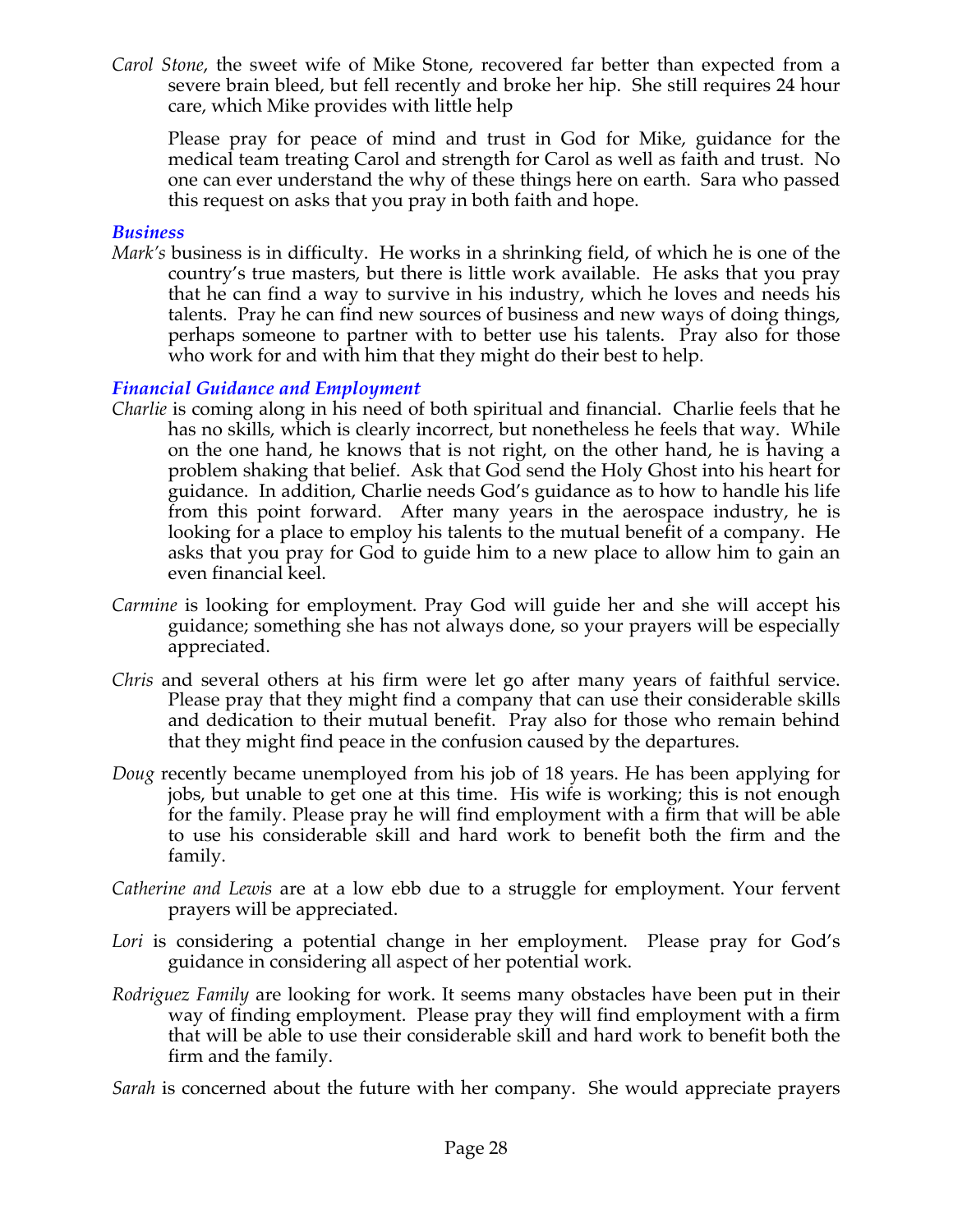for her continued employment and that her firm might find more and better ways to use her considerable skills.

# *Financial Guidance and Healing*

- *Timothy and Sharon* had their home foreclosed the morning of 15 April 2014. They are experiencing spiritual, emotional and financial crisis at the current time. Please pray for God's guidance as to how they might handle the financial difficulties in which they have found themselves and more importantly have them draw closer to God and each other.
- *Linda, Rick, Christian and Sawyer* are a family experiencing spiritual, emotional and financial crisis at the current time. Please pray for God's guidance as to how they might handle the financial difficulties in which they have found themselves and more importantly have them draw closer to God and each other.
- *David and Lorna* are having financial problems. They are trying to find a smaller home which may be more affordable. *Lorna* has had an ongoing battle with brain cancer, her trips back and forth to the hospital have drained their finances to the point they sometimes struggle to have enough food in the house. Pleaser pray for Lorna's healing and guidance on how they might handle the financial difficulties in which they have found themselves.

## *Guidance*

- *Eli* has lost his way both spiritually and mentally, please pray for him and his parents Ed and Barb, who are having great struggles seeing their son, go through these afflictions having brought up in a Christian home. Please pray his parents can find a way to help Eli.
- *Marie* has suffered the loss of her husband, her job and her pet all in a short period of time. Please pray for peace of mind for Marie, as well as for trust in the Lord for her and those around her that she might adjust to the changes in her life and move forward to the honor and glory of our Lord with His Help. (140607)
- *Mitten* has a Christian talking to him about Christ. Mitten does not believe and does not seem to care. Please pray Mitten will see the light.
- *Luis Martinez* had a heart attack on 1 November 2013, and seems to have recovered fairly well. His wife Selma passed away on 12 April 2014. Please pray for peace of mind for Luis, as well as for trust in the Lord for him and the rest of the family.
- *Kristen, Rickey and their two children* ask you to pray for grace, wisdom and understanding as they attempt to cope with infidelity, separation and possibly divorce as a result of backsliding from the Lord into the World.
- *Erica* is having school exams for the next several weeks. Please pray her mind will be open to what she has learned and her heart opened more and more as the years go by to Jesus.
- *Aaron* has a problem seeing is where his life should be leading him. Please pray that he can listen to his father Paul and those around him who want him to work hard and obtain a real education now rather than just coast towards oblivion.
- *Danielle* has accepted Christ as her Saviour. Pray she will read the Bible and meditate on His Word so she can grow in him.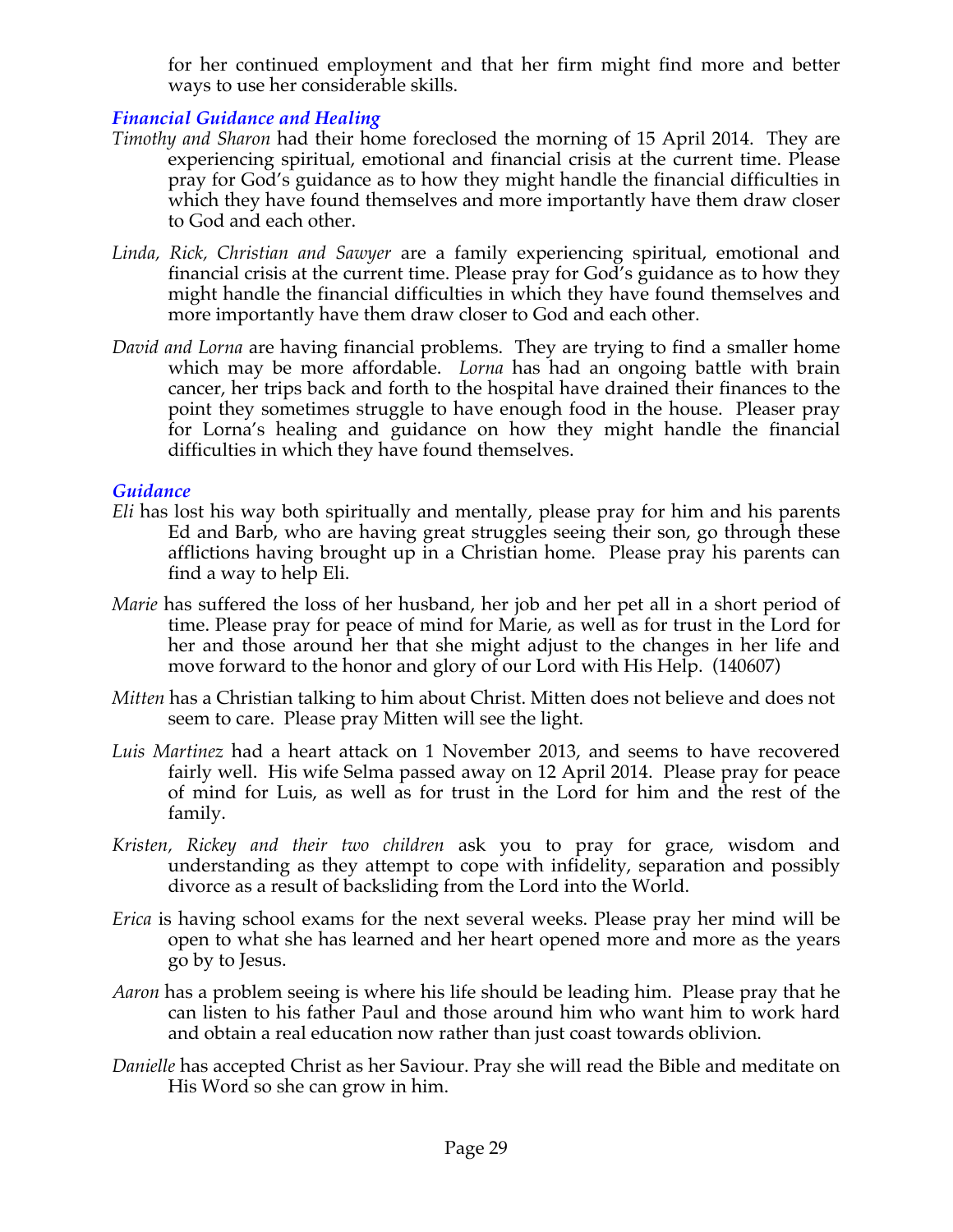- *Helene and her family* ask your prayers for them as they deal with the loss of Alan, husband and father.
- *Stephanie* seems to be very deeply into post partum depression after her baby was born prematurely. Please pray for her Mother in Law who is going a great distance to help Stephanie and her new Grandson. Pray that Stephanie will be able to direct her attention outward, rather than inward.
- *William* is an elderly man living with his Son and Daughter in-law. William is causing trouble in the family because of his demanding ways and continually using bad language. The family is at wit's end to know how to handle him and will appreciate your guidance and prayers.
- *Caitlin* is in the grip of the Prince of Darkness; she thinks there is escape from reality in drugs. The saddest part is that reality is not as she sees it. Her family is despairing as they can do nothing to help her and ask that you pray for the Holy Ghost to enter into heart and show her the need for change before it is too late.
- *Nathaniel* is in spiritual turmoil. His family and friends will appreciate it if you will keep him in your prayers for him to find the root of his trouble and accept God's help to heal his heart.
- *Sam* and her *two children* that have been living in a shelter and are to lose their place there. Please pray a place will be found they can stay in and recover.
- Please pray *Darlene* will surrender her life to Christ.
- *Norrie* is facing daily exams in the weeks ahead. Pray for calmness and concentration and to do the best possible.
- *Jonathan* is addicted to drugs. He is now in jail awaiting trial. His parents and friends will appreciate it if you will keep him in your prayers for him to find the root of his trouble and accept God's help to heal addiction.
- *Beth* is suffering from ungodly treatment in her marriage. Please pray God will guide her in her behavior, actions and thoughts that she might be able to lead her husband to God so her marriage might prosper to the benefit of them.
- *Brandon* a young man from a Christian family who married a year ago and almost immediately became estranged from him family. As a result he has had a serious problem with keeping the civil law. Please pray for Brandon that he will return to the Lord and the many problems will be eventually settled. Pray the hurt he has caused so many will be helped with our Lord's care and love.

*Dennis* has some decisions to make and will appreciate our Lord's guidance.

*Earl* to read and understand Scriptures he has been given.

- *Jeanette* has had many members of her family die from diabetes and several are near death now. Jeanette does not know the Lord and is despondent and perplexed about her family and herself. Please pray she can open her heart to allow the Holy Ghost in to bring her knowledge and understanding.
- *Dr. Elizabeth Raj* is teaching a biblical approach to the psychological problems facing many in our society today. She is battling against the growing influence of worldly psychology adopted by the churches themselves. Elizabeth constantly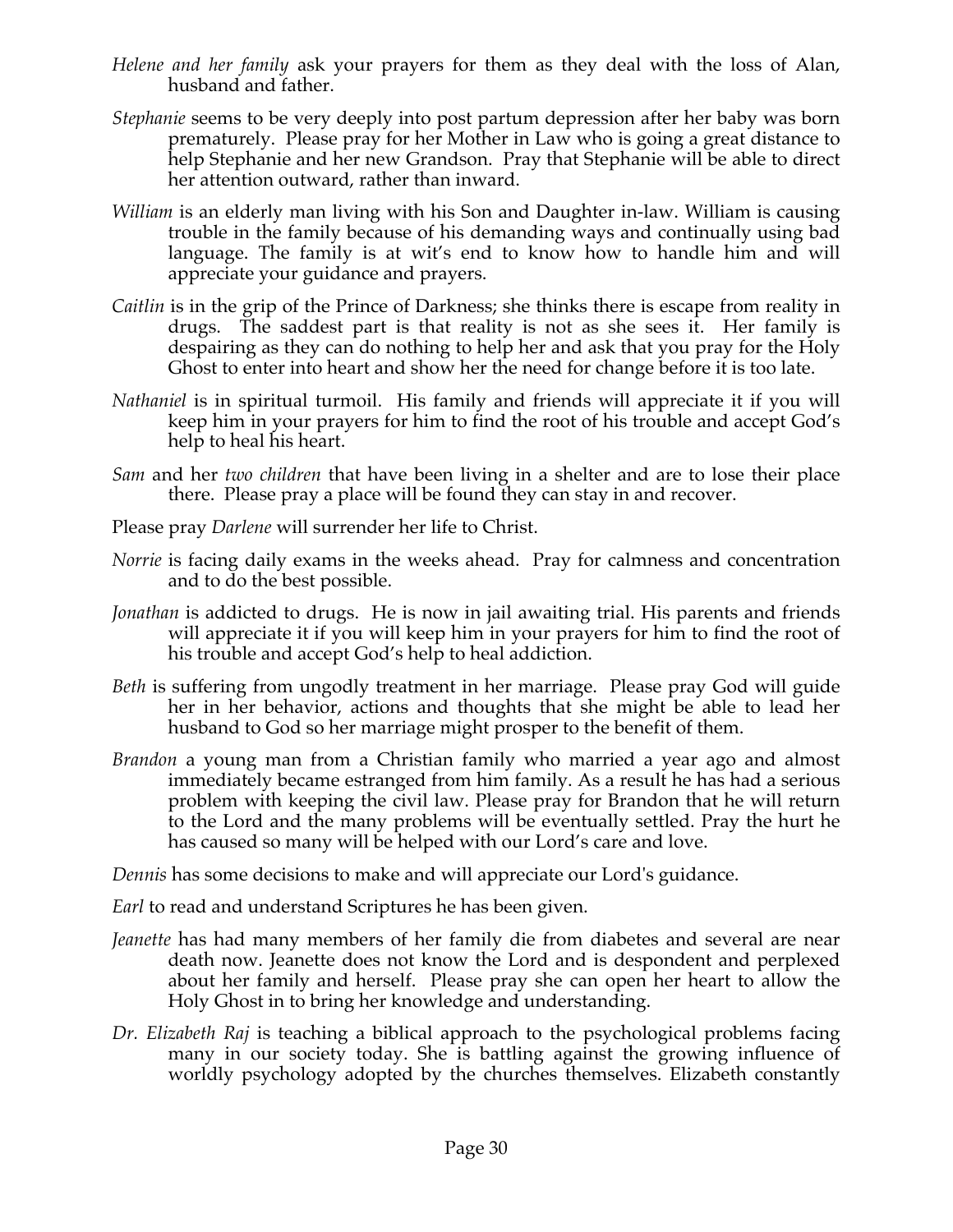stresses answers are found between the covers of that precious Book, the Holy Bible. Please pray for encouragement, strength, fortitude and courage for her.

- *Abigail* is a teenager who has behavior problems. She feels she is in an area of mental darkness. Please pray that she might look to God for help and not within herself.
- *Sara* asks that you pray for guidance for her as she deals with the stresses of her family and life. Pray that she can separate those things which she can affect from those things which she cannot and give her grace to accept that she cannot do everything and can only change those things within her control. She asks for God's help for her business so that she might remain gainfully employed while keeping up with the needs of her mother and husband and healing her own problems.

*Jacquie* to open her heart to God and accept His Love and Grace.

*Hap* asks you to pray he might be able to trust God will help him make the right decisions at the right time and not to worry uselessly, to change those things he can change, accept those things he cannot change, sleep well to be able to do the correct things with a clear head and that he will open his heart to the Holy Ghost.

## *Anglican Orthodox Church*

*From Bishop John Nakka of our Church Family in South India. We must know, but by the grace of God, we could, and may, experience the same in our own land:*

Dear ALL,

I am so painfully writing this mail as we are very very suffering a lot politically and also due to separation of our State. No power for around 10 to 12 hours in the cities and more than 12 hours in the villages. No enough drinking water, very hot summer.... Politically we are now really afraid as the sectarian hindu religious background parties took over the Union and State Governments. We are a religious minority in India and now our hearts started beating fast and do not know what happened for us in the near future. WE ARE REALLY UNFORTUNATE. We may live like a second grade citizens and we need to face a very hard persecution as was the Hebrews in Egypt. The persecution was already started and around 05 issues were reported for abuse, warnings and stopping the conventions etc., during this week alone i.e., just within a week after Mr.Modi took over the charge.

PLEASE PRAY FOR CHRISTIANS IN INDIA.

yours fraternally in Christ,

+John.

- The *Anglican Orthodox Church in Narowal, Pakistan* had its wall boundary collapse due to heavy rain on 5 July 2014. Water from the street is entering into the church compound which may damage the church building. Please pray for our priest and his wife as they try to reconstruct the wall boundary as soon as possible in order to prevent further damage.
- *Christians in the Central African Republic* are experiencing the ravages of a war between the Muslim and Christians. We have both ministers and members of the Anglican Orthodox Church in Central African Republic. Please pray for God's guidance and protection for all persecuted Christians and those around them.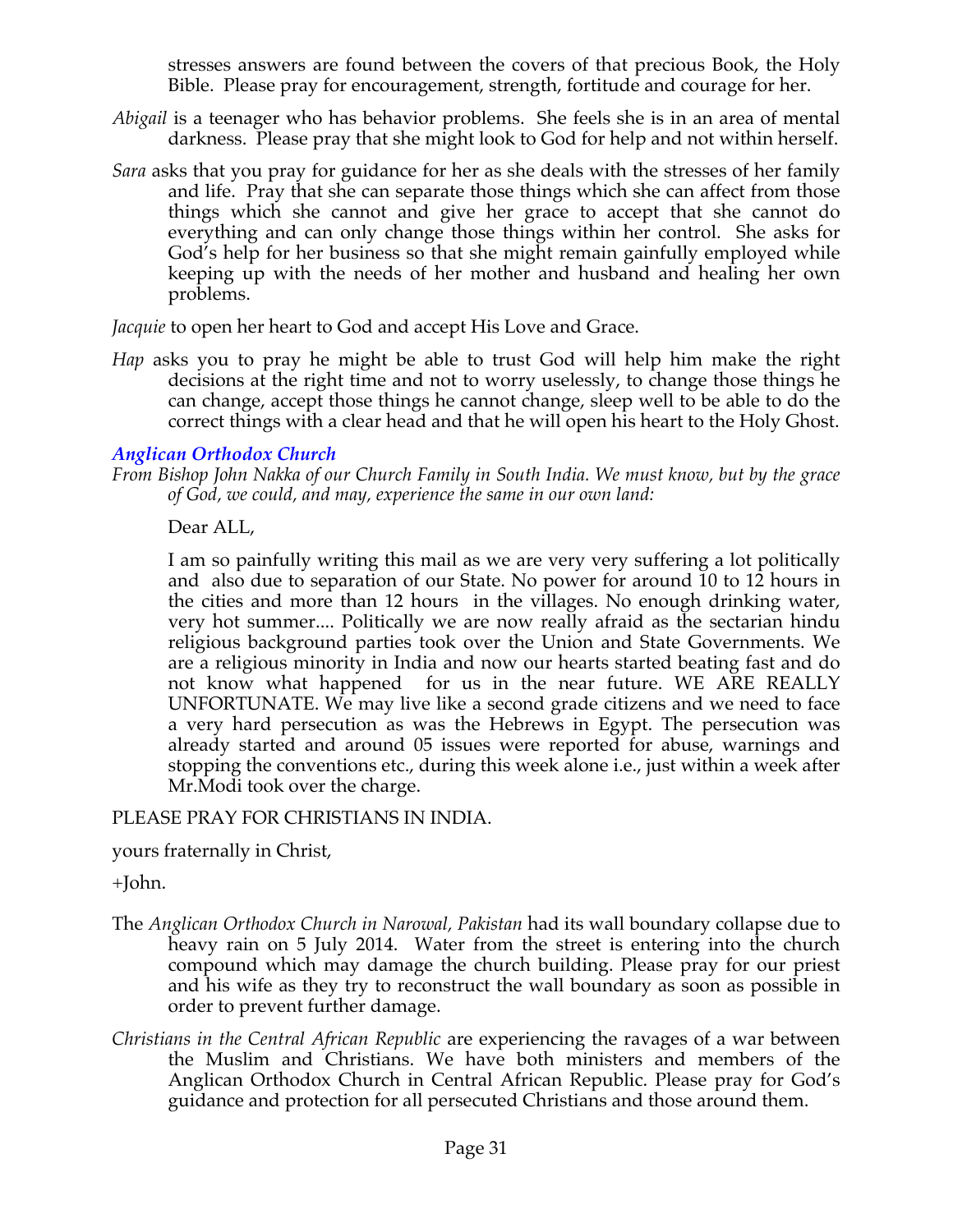- On 21 March 2014, *Faith Theological Seminary* in Gujranwala, Pakistan graduated a class. Please pray the Holy Ghost will fill the hearts of the graduates as they go forth to spread The Word of Jesus Christ our Saviour
- *Rev Paul Thompson,* pastor of Christ Anglican Church (AOC) in Oakland, Iowa, asks you pray for the Holy Ghost to enter the hearts of their congregation that they might find better ways to serve our Lord and bring the Word to those around them.
- *Rev Rick Reid* asks that you pray for Saint Andrews Anglican Church in Newton, North Carolina. They would like to see their congregation grow to the point is it selfsustaining and vibrant. The congregation asks that you pray for the Holy Ghost to enter into their hearts and inspire them to do their best to further His Will.
- *Saint Joseph of Arimathea Anglican Orthodox Church* is under a lot of stress. We all are, but they need even more prayer. Rev Roger Jessup, their wonderful minister, is pressed by the duties of a primary care giver, in addition to all the worries of this world. They have one of their family's primary breadwinners who will be soon unemployed, absent His intervention. As Rev Roger said so eloquently, "We must pray for those who mean us harm and deprive us of our property are our enemies: Our LORD has so commanded us." We must pray they will see light and cleave to it while turning their backs on the Prince of this World. Equally important, we must pray that the Lord will raise up a political leader from among us as He has done in the past. Pray also for trust in God for each member of the parish and for them to find economic relief.

## *Armed Forces & Contractors*

Airman Donny Patton (Hulbert Field, Florida), Jordan (USMC – Fleet Marine Force - Pacific), Trevor (USAF - KC-10 Boom Operator – New Jersey), Trevor (USN – Whidbey Island, EF-18 Pilot), Kurt Thomas (USN – Camp Foster, Okinawa)

#### *Persecuted*

Around the world, Christians are under attack, not only in the Muslim world, but from Hindus and others in India. Also, they are under continual attack in the name of "Separation of Church and State" in the western world, as it becomes actively atheist or pro-devil buddy. Please pray for God's guidance and protection for all persecuted Christians and those around them.

# *Thanksgiving*

*Tracey* found employment as a nurse in a local hospital; please give thanks for the job.

*Bishop Jerry* and *Executive Secretary Betty* give thanks for safe travel to James and Sarah's wedding in Arkansas.

# *Various Special Requests*

- The *Anglican Orthodox Church in Peshawar, Pakistan* sustained damage to their building as the result of heavy rains. At present the roof is being rebuilt and they have not been able to hold services. Pray it will be fixed very soon and a new place might be found until the church is restored.
- *Nathalie* is teaching English in a small western Ukrainian town where they are having so many problems. Pray for Nathalie and others around the world who are standing up for Christian principles in their countries.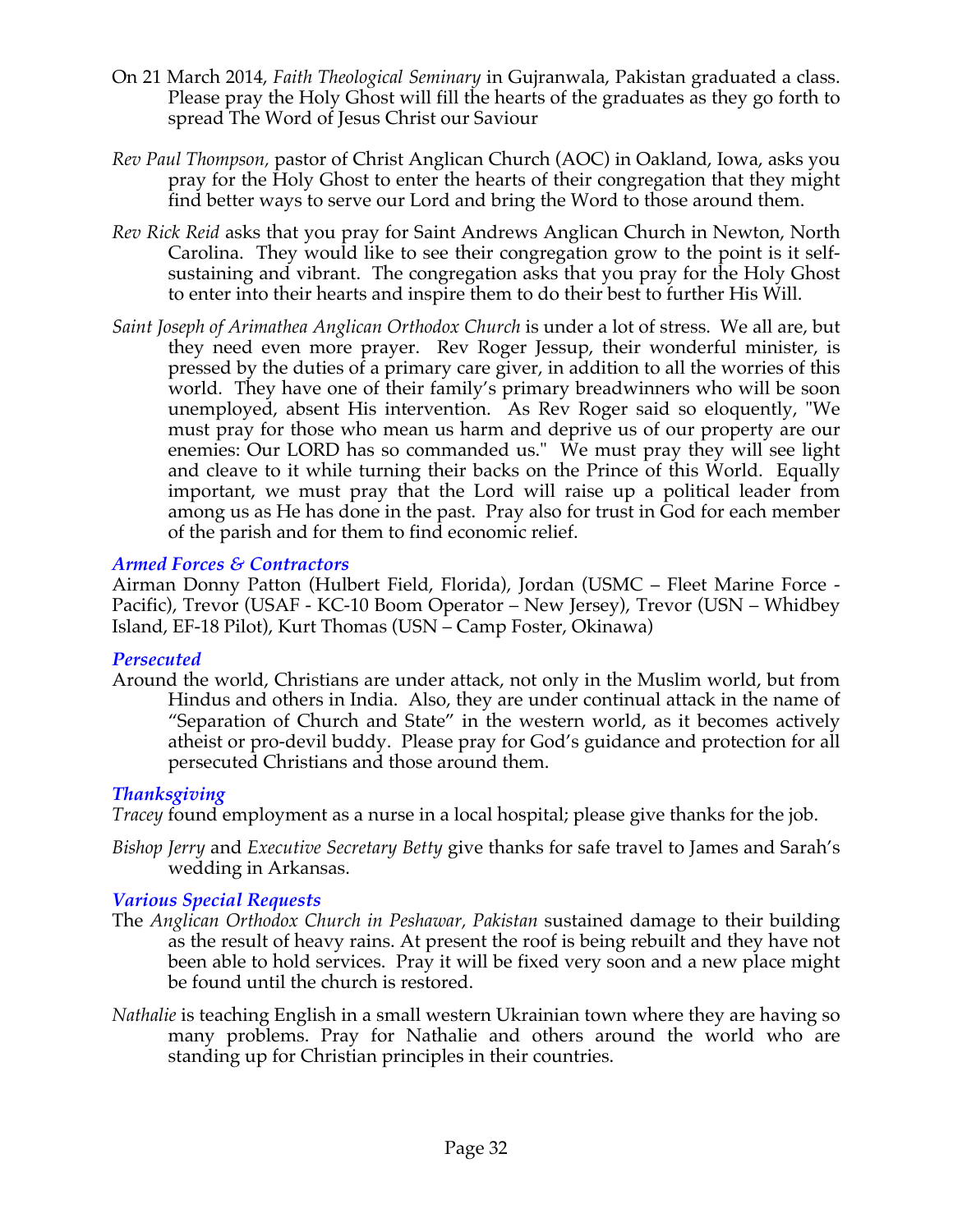- This is a horrible time for the *people of India, Christians in particular*; they are having problems with Hunger, Bank Closings, Transportation and Schools not functioning. Pray for the Leaders and Members of our Church in Eluru Andhra Pradesh. Pray their basic needs will be met and God will be close to them in this time of need.
- *Lisa* discovered her 9 year old daughter *Mariah* had been raped. This is in the court system now and we know that prayers are needed for this family. "The effectual fervent prayer of a righteous man availeth much" James 5:16 Lisa says she feels the power of your prayer in God's hand on her heart.
- Please pray for *all the people of Egypt*; Bishop Mouneer Anis of Egypt is asking your prayer as the supporters of the deposed Mursi government, with the support of the United States government, have been attacking Christian churches--Anglican, Catholic and Orthodox. They destroyed the car of Anglican priest Rev. Ehab Ayoub. The people of Egypt, the people of the United States need our prayers, even more so the people of the Muslim Brotherhood that they might repent of their evil and know God so the rest of the people may live in peace.
- We ask that you pray, please ask God that the Holy Ghost might give you insight into how you might make the lives of your friends and family better. Remember helping others is not just those who you don't know!
- Please join us in praying that the *Free Teen Guitar Class* will be continue to be an opportunity for God to work in the lives of the kids and their families. Please ask God to guide the class to new opportunities to make Him known to others. Help us to let the love of our Lord shine through us into their lives, putting Him first, so that He might enter in to their hearts and lives.

#### *The near future, as well as Next Sunday*

3 August 2014 – Seventh Sunday after Trinity – Morning Prayer - Service start time 1000 (10:00 am); welcome or gathering songs before the service at 0945 (9:45 am); **Time 1000 (10:00 am); Location – 10603 Burrell Way, Descanso, CA**

10 August 2014 – Eighth Sunday after Trinity – Morning Prayer - Service start time 1000 (10:00 am); welcome or gathering songs before the service at 0945 (9:45 am); **Time 1000 (10:00 am); Location – 10603 Burrell Way, Descanso, CA**

17 August 2014 – Ninth Sunday after Trinity – Holy Communion - Service start time 1000 (10:00 am); welcome or gathering songs before the service at 0945 (9:45 am); **Time 1000 (10:00 am); Location – 10603 Burrell Way, Descanso, CA**

24 August 2014 – Tenth Sunday after Trinity – Morning Prayer - Service start time 1000 (10:00 am); welcome or gathering songs before the service at 0945 (9:45 am); **Time 1000 (10:00 am); Location – 10603 Burrell Way, Descanso, CA**

31 August 2014 – Eleventh Sunday after Trinity – Morning Prayer - Service start time 1000 (10:00 am); welcome or gathering songs before the service at 0945 (9:45 am); **Time 1000 (10:00 am); Location – 10603 Burrell Way, Descanso, CA**

7 September 2014 – Twelfth Sunday after Trinity – Morning Prayer - Service start time 1000 (10:00 am); welcome or gathering songs before the service at 0945 (9:45 am); **Time 1000 (10:00 am); Location – 10603 Burrell Way, Descanso, CA**